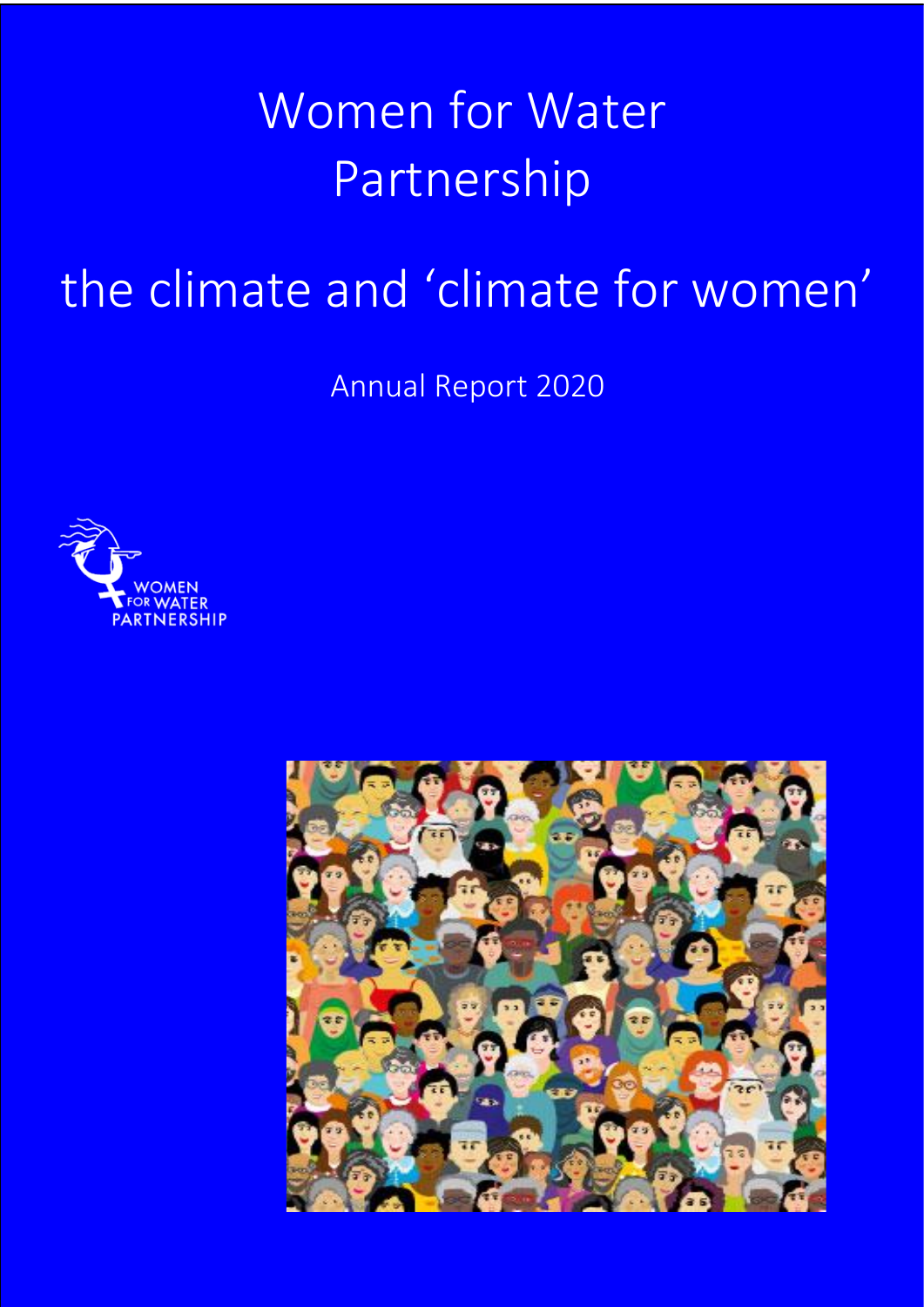### **Contents**

| WfWP response to SDG 6 of clean water and sanitation: Impacts of Mwihoko Water Project  19 |  |
|--------------------------------------------------------------------------------------------|--|
|                                                                                            |  |
|                                                                                            |  |
|                                                                                            |  |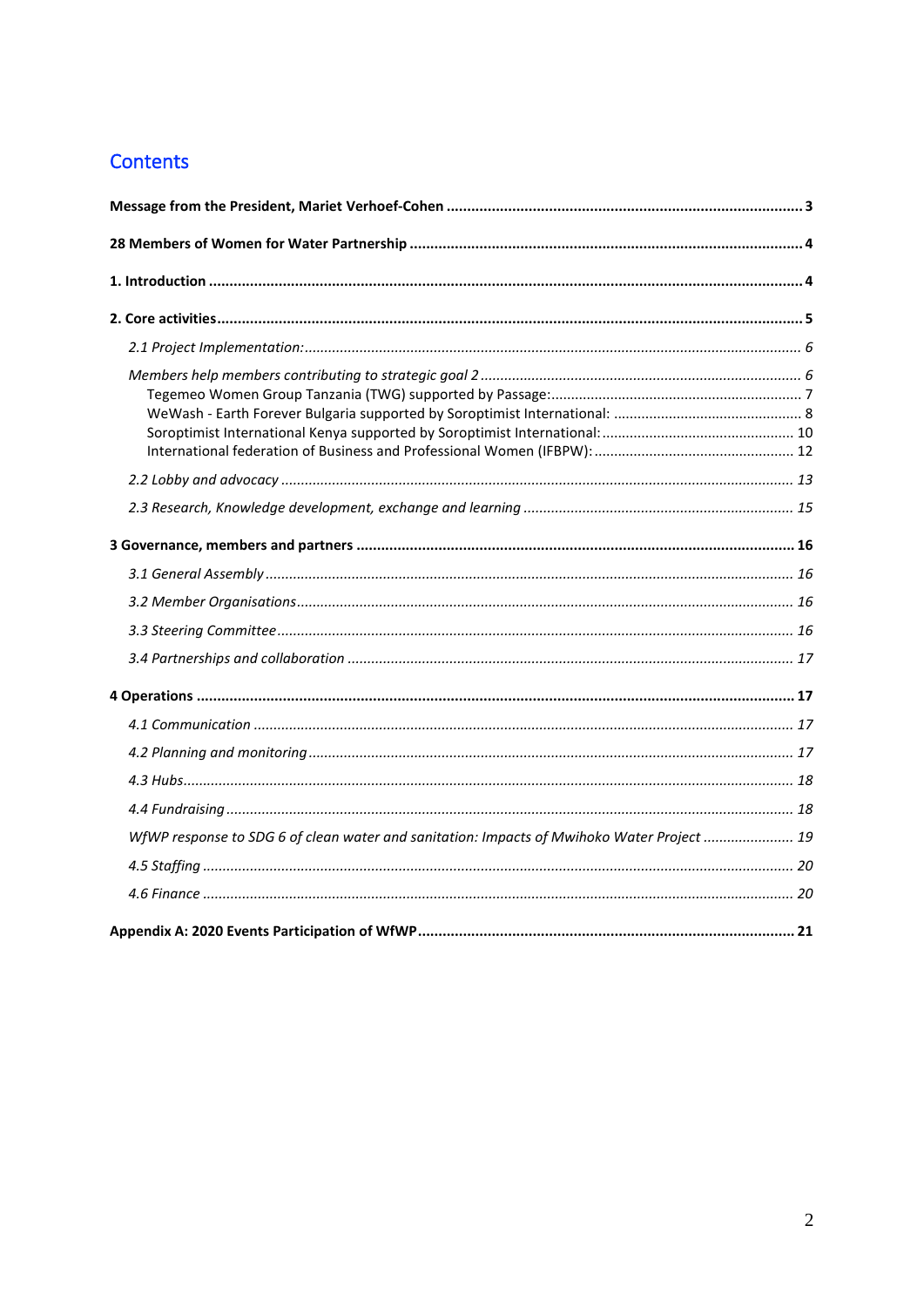## <span id="page-2-0"></span>**Message from the President, Mariet Verhoef-Cohen**



#### *Dear Friends,*

*'Water and climate change' was the theme of World Water Day in 2020, a theme close to the heart of Women for Water Partnership. After our close cooperation with SIWI during the Stockholm Water Week in 2019, we took on a new role and staged a programme through a grant of SEI, where we highlighted Women, Water and Climate: Tackling the Challenges with among others a series of webinars involving women, young water professionals, experts and partners.* 

*'Members supported and assisted members' to carry out projects in the field of water, sanitation, agriculture mostly accompanied by vocational training. I am very grateful for this support, especially since funding for women's organisations is decreasing yearly. Regrettably, the lack of finances was the main reason not to organize a face-to-face Steering Committee meeting and General Assembly. Meetings in person are so important to remain connected and excellent opportunities to share experiences and ideas.*

*In 2019 the Steering Committee (SC) had to take the difficult decision to relocate the Secretariat to (the residence of) one of our SC members in the Netherlands and due to a lack of core funding we had to say farewell to our hardworking director, Annemiek Jenniskens.* 

*All tasks of the Secretariat (except for the bookkeeping) were transferred to members of the SC for the time-being so that we could continue WfWP, as our mission has certainly not yet been accomplished. We keep advocating for specific attention to what women contribute to the sector. In fact, women are managers of the majority of the world's water resources, however, this is not always recognized due to persistent stereotyping about what roles men and women play.* 

*We continue to seek core funding for WfWP and are very appreciative of the received support from Passage, the Global Framework on Water Scarcity in Agriculture in a changing Climate (FAO / WASAG), and the Stockholm Environment Institute (SEI) that made our participation in conferences and activities possible.* 

*I would like to thank our entire Steering Committee team for the exceptional amount of work they took on mainly on a voluntary basis. I thank our members, partners, donors, collaborating governments and you all for your support and look forward to continuing our collaboration in 2021.*

Alphen a/d Rijn, NL, May 2021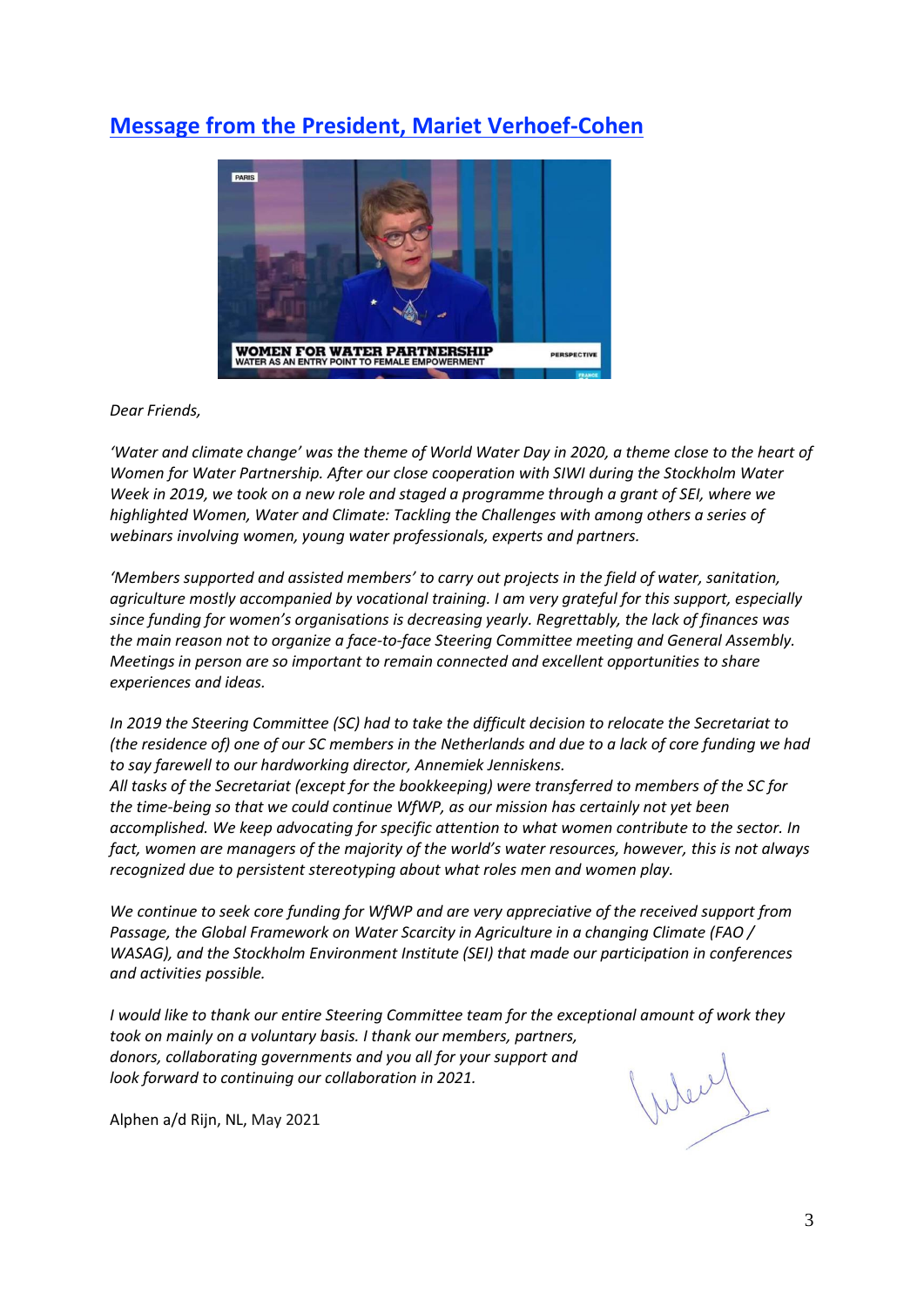## <span id="page-3-0"></span>**28 Members of Women for Water Partnership<sup>1</sup>**

Armenian Women for Health and Healthy Environment (AWHHE), Armenia Black Sea Women's club (BSWC), Ukraine, Moldavia, Romania, and Georgia The International Federation of Business and Professional Women (BPWI), Global CoAguas SAS, Colombia (former CONSAM), Colombia Earth Forever, Bulgaria and EECCA Region Isenim: Uzbekistan Katosi Women Development Trust (KWDT), Uganda Medium and Sanitas, Romania Mupan, Brazil National Women's Movement (NVB), Suriname Netherlands Council of Women (NVR), The Netherlands NetWwater, Sri Lanka Nile Basin Discourse, Uganda Passage, The Netherlands Soroptimist International Europe (SIE) Soroptimist International, Global Tanzania Gender Networking Programme (TGNP) Tanzania Tegemeo Women Group (TWG) Tanzania Uganda Women for Water and Sanitation (UWWS), Uganda Women and Labour Market Foundation (VAM) The Netherlands and ACP countries Women of Today ( Vrouwen van Nu), The Netherlands Waterlution, Canada Women Environmental Programme (WEP),Nigeria Women Fund Tanzania (WFT), Tanzania Water Mothers Myanmar (WMM), Myanmar Women Farmers Advancement Network (WOFAN) Nigeria Women Professionals in the Land Use Sector (WPLUS), Nepal Women's Resource and Outreach Centre Limited (WROC), Jamaica

## <span id="page-3-1"></span>**1. Introduction**

2020, a year to remember; full of activities despite the lockdowns as a result of the COVID19 pandemic. Of course, the main focus was on advocacy and knowledge exchange since a lot of local activities could not take place.

Chapter two is dedicated to the core activities of WfWP as far as WfWP is supporting or directly involved, however there are many more projects carried out by our members and some of them you will find reported on our website. Members enabled members to implement projects in Tanzania, Kenya, Brazil and Bulgaria. Next to other SDG's, these projects contribute mainly to SDG 5 and 6 (par 2.1). The Commission on the Status of Women and the virtual Stockholm World Water Week were again a highlight together with the Week for Water and Development (WW4D) that took place simultaneously, but WfWP participated in many other actions and events to advocate for a recognised, improved and visible position of women as sustainable water managers (par 2.2). In terms of knowledge development, the position paper commissioned to WfWP by FAO-WASAG, the Global Framework on Water Scarcity in Agriculture, , featuring strategies to include women in the work of WASAG was finalized end of the year (par 2.3)

<sup>&</sup>lt;sup>1</sup> You can find more information about our members at the following link[: https://www.womenforwater.org/member](https://www.womenforwater.org/member-organisations.html)[organisations.html](https://www.womenforwater.org/member-organisations.html) and see para 3.2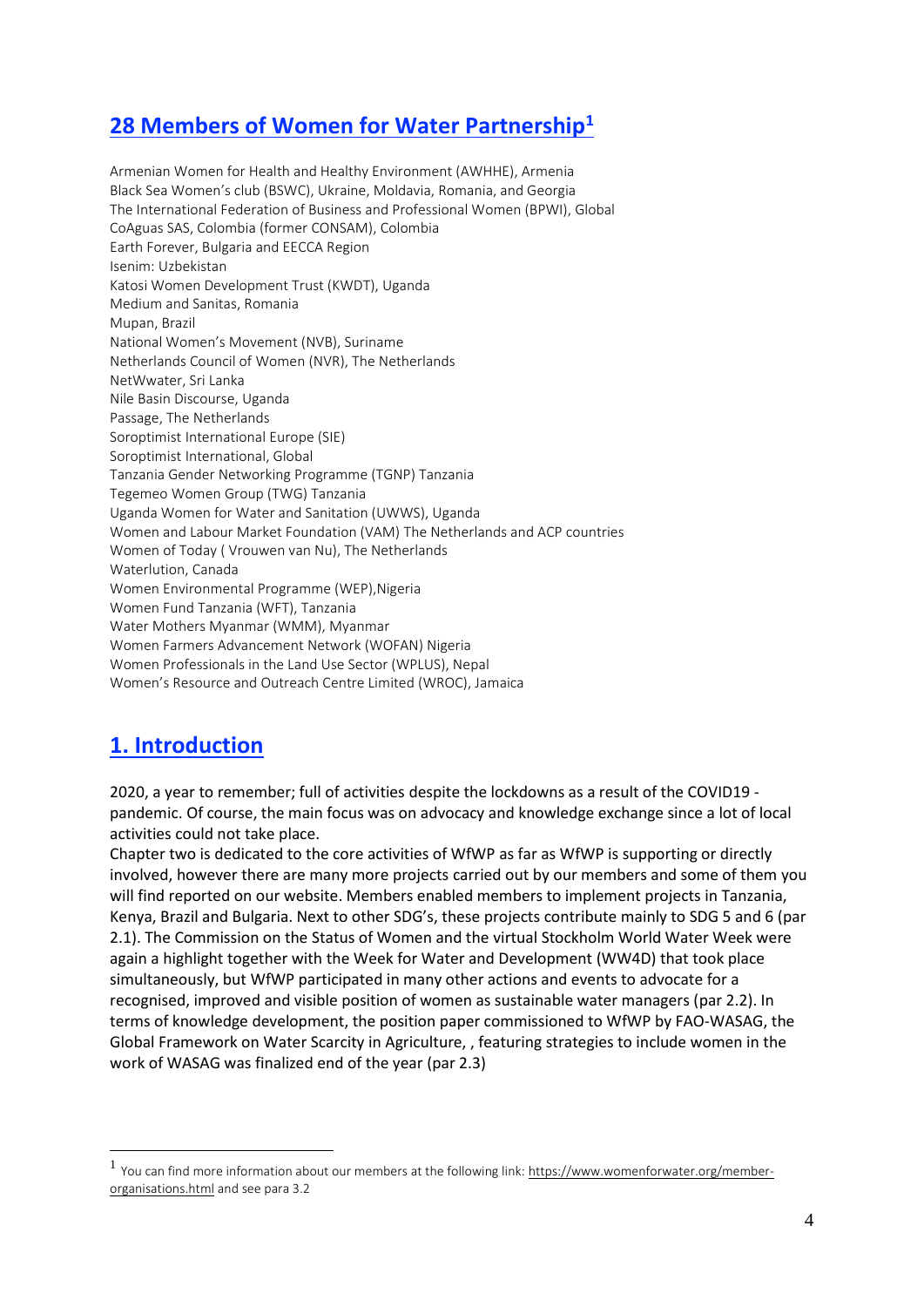

In terms of governance both the General Assembly and the Steering Committee showed decisiveness and commitment even though all discussions and decisions had to be taken via email consultation and Skype or Zoom meetings (par 3.1 and 3.3). We were pleased to welcome one new member, Nile Basin Discourse, but were sorry to bid farewell to our member (MAMA86) as you can read in par 3.2, leaving the total number at 28-member organisations. The group of partners went through some changes (par 3.4). Many efforts were made to raise funds for WfWP and some of these applications are still pending. (par 4.4). Facebook, Twitter, our YouTube channel including the website were, also in 2020, important means to communicate with the outside world (par 4.1). A summary of the main financial figures is presented in paragraph 4.6.

## <span id="page-4-0"></span>**2. Core activities**

The mission of WfWP is to position women as active leaders, experts, partners and agents of change to realise access to safe water for all - including gender responsive sanitation - for all uses; thus, contributing to all SDG's, but especially goals 5 & 6.

WfWP applies three strategies:

- 1.1 Providing access to water and sanitation via project implementation of our members
- 1.2 Influencing policy at all levels via lobby and advocacy activities
- 1.3 Knowledge development and sharing

WfWP's approach is seeking solutions at three levels simultaneously:

- 1. At the **grassroots** level, through its member organisations and in cooperation with strategic partners, WfWP enables local women's groups to address priority challenges in their communities related to water and sustainable development. Women groups are coached and supported to manage and supervise their own projects, lobby and advocate to influence local agendas and to become leaders or agents of change in their constituencies.
- 2. At the **national level** WfWP capacitates and supports member organisations to effectively contribute to the development and implementation of policies and programmes in their regions and countries.
- 3. At the **global level** WfWP and its member organisations use their collective voice for women in global agenda setting and contribute to international policy development through UN and other global processes. WfWP looks out for improving policies and keeping governments to their commitments.

WfWP has a 5-year Strategic framework 2016-2020 with the following strategic goals: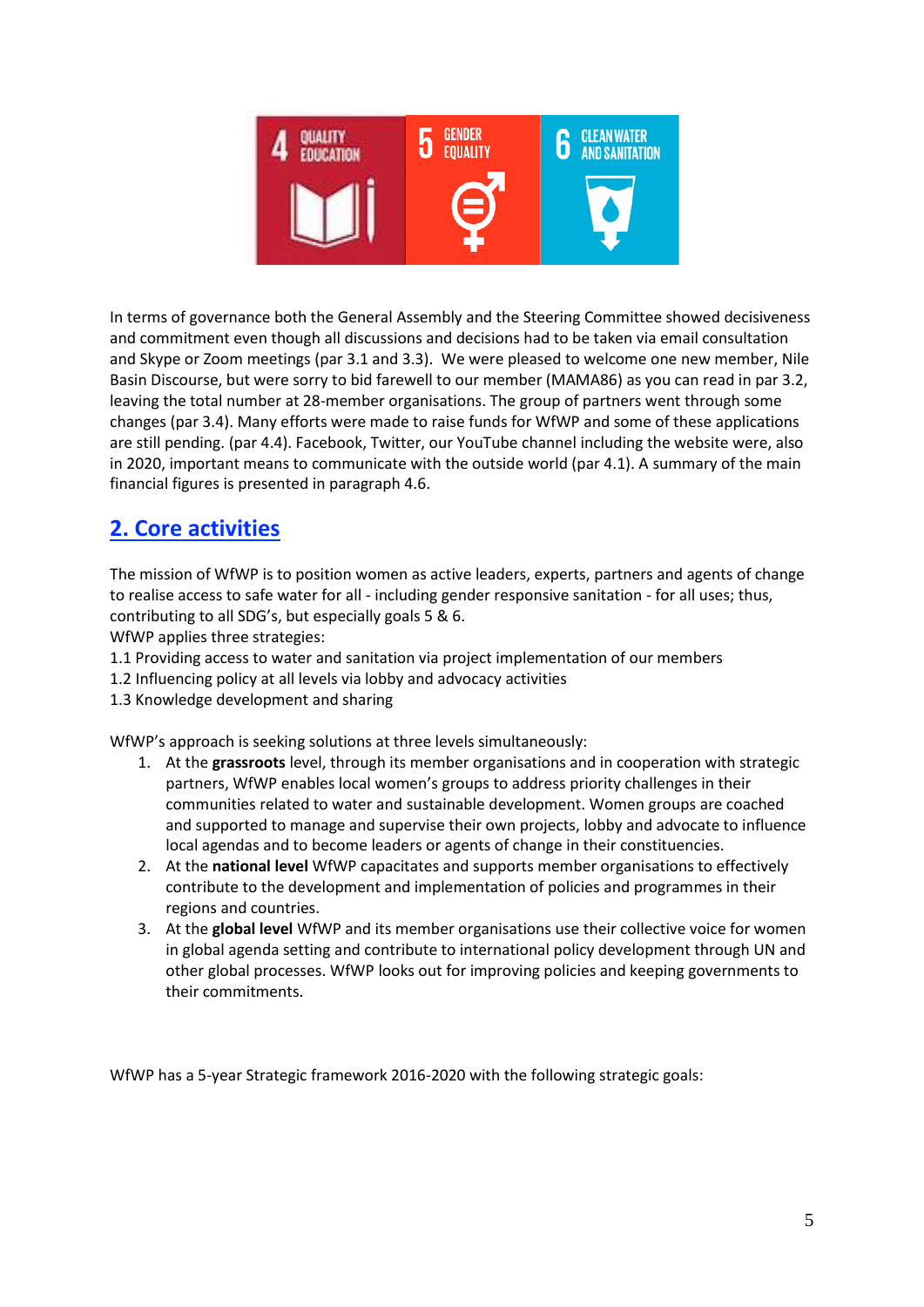

1. Advocate the link between women, water and sustainable development in policies and implementation;

2. Position women as agents of change, leaders, experts, and partners on equal footing with men in water and sustainable development programmes to achieve equitable access to water for all for all uses; 3. Advocate for women's access to financial investments and

instruments and vocational training;

4. Use and promote gender disaggregated indicators and (citizens) data collection in the water sector;

5. Establish regional or national hubs;

6. Develop a knowledge platform for learning.

The strategic goals are still relevant, however, due to lack of funding for strategic goal 5 – the establishment of hubs has not been

implemented. see also:

https://www.womenforwater.org/uploads/7/7/5/1/77516286/20151027\_final\_strategic\_framework \_wfwp.pdf

#### <span id="page-5-0"></span>**2.1 Project Implementation:**

#### <span id="page-5-1"></span>**Members help members contributing to strategic goal 2**

Members of WfWP carry out projects to ensure access to water for all for all uses as well as safe sanitation. In all projects women are taking the lead, showing that they are experts, managers of the projects and the budgets, taking part in all decision-making processes concerned and achieving great results with often relatively small budgets. These roles are still exceptional for women in the water world and therefore good examples to shift perceptions and stereotypes. Besides, most of these projects take place in remote areas; areas often neglected by the main players amongst others due to higher costs and perceived higher risks: in general, the inhabitants of these areas are often left behind.

The members of WfWP and the partnership itself experiences that the budgets allocated to women and their organisations are decreasing every day: in 2017 less than 1 % of the total budget for development aid, according to the OECD<sup>2</sup>. Despite this fact members supported members and other local women groups and we will mention three examples of projects, where there was direct involvement of the Steering Committee or the Secretariat. There are many more activities accomplished locally and reported on by the member organisations themselves (some examples are to be found on our website under the heading "membership"). No new on-the-ground projects were started under the umbrella of WfWP in 2020 due to lack of funding and / or the COVID-19 measures. The project of member Tegemeo Women Group in Tanzania is financed by member Passage and managed by the WfWP Secretariat. Member Soroptimist International funded two projects of members, one implemented by Earth for Ever in Bulgaria and the second one by Soroptimist International Europe and Africa in Kenya.

<sup>&</sup>lt;sup>2</sup> https:// [www.oecd.org/dac/gender-development/Aid-to-gender-overview-2018.pdf.](http://www.oecd.org/dac/gender-development/Aid-to-gender-overview-2018.pdf) New data will be released in 2021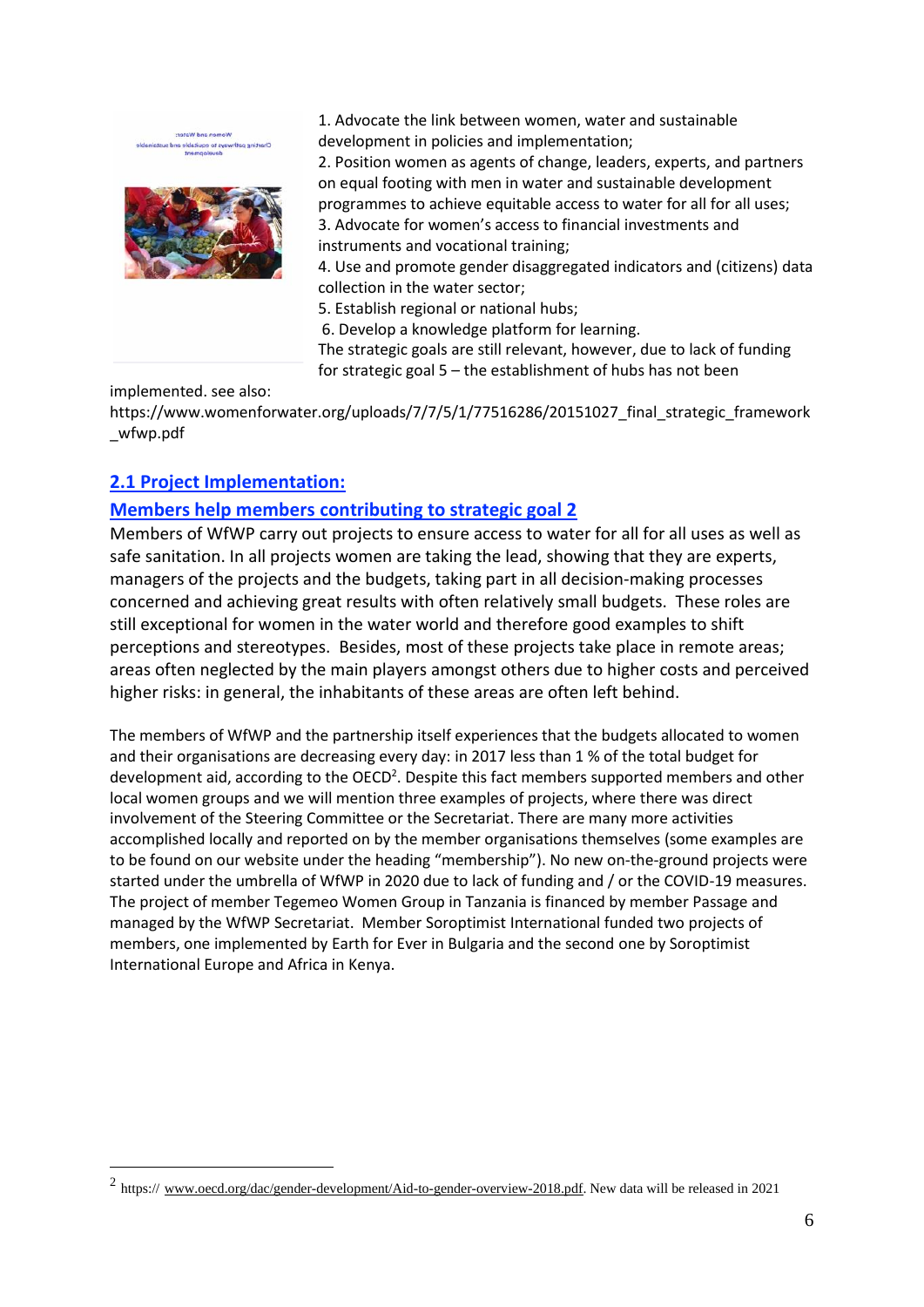#### <span id="page-6-0"></span>Tegemeo Women Group Tanzania (TWG) supported by Passage: € 45,000 2017-2020 (prolonged till 2021)



The women group lives high up in the mountains in the village of Mweteni of Same District. The road to the group is almost inaccessible and this impacts their lives but also their business plans. In the past a multi-year water and sanitation project was carried out and the women wanted to undertake the next step setting up businesses - since clean water is available year-round. The Dutch Christian social women's movement Passage supported the women group in these endeavours and financed a three-year project, focussed on vocational training, capacity building and investments for establishing group- and individual businesses. In 2020 we have said goodbye to the volunteers of Passage Coby Meyboom and Ira Stam, who have supervised the project and have been on a mission twice to visit the group in Tanzania and have given workshops.

In 2020 the programme started in the summer, when the amount of the instalment of the third year was on the bank account and the last period of the project will be completed in 2021. The programme 2020 deals with the VICOBA loan programme; two training sessions, study tour and implementing a milling and packaging project.

#### **VICOBA Program:**

In 2020 TWG provided a loan to 13 of its members. VICOBA programme remained a solid source of capital among group members. The majority of the group members cannot access loans from financial institutions due to lack of collateral and guarantors. Therefore, having this group is a huge advantage to the members. The loan accelerates growth of individual's business and growth of capital at the same time. The number of individual businesses increased from 22 in 2019 to 47 in 2020 due to this program. TWG stands as role **model** group in Bwambo ward and Same district due to its efforts to uplift women's living standards.

#### **Training sessions:**

#### **Bookkeeping training from 5-9 October 2020**

This training took five days and involved 55 participants from TWG. The main topics of bookkeeping were covered: the cash book; the store ledger, procurement plan and inventory management (FIFO and LIFO)

#### **Cooperative training from 12 -16 October 2020**

This training was conducted by cooperative experts. The aim of this training was to build capacity to TWG members of cooperative key issues and practices. TWG want to operate as a cooperative society, therefore this training was very useful to their plan. During five days of training the following topics were covered: Meaning of cooperative; Cooperative principles;

Roles of cooperatives and Cooperative management and marketing.

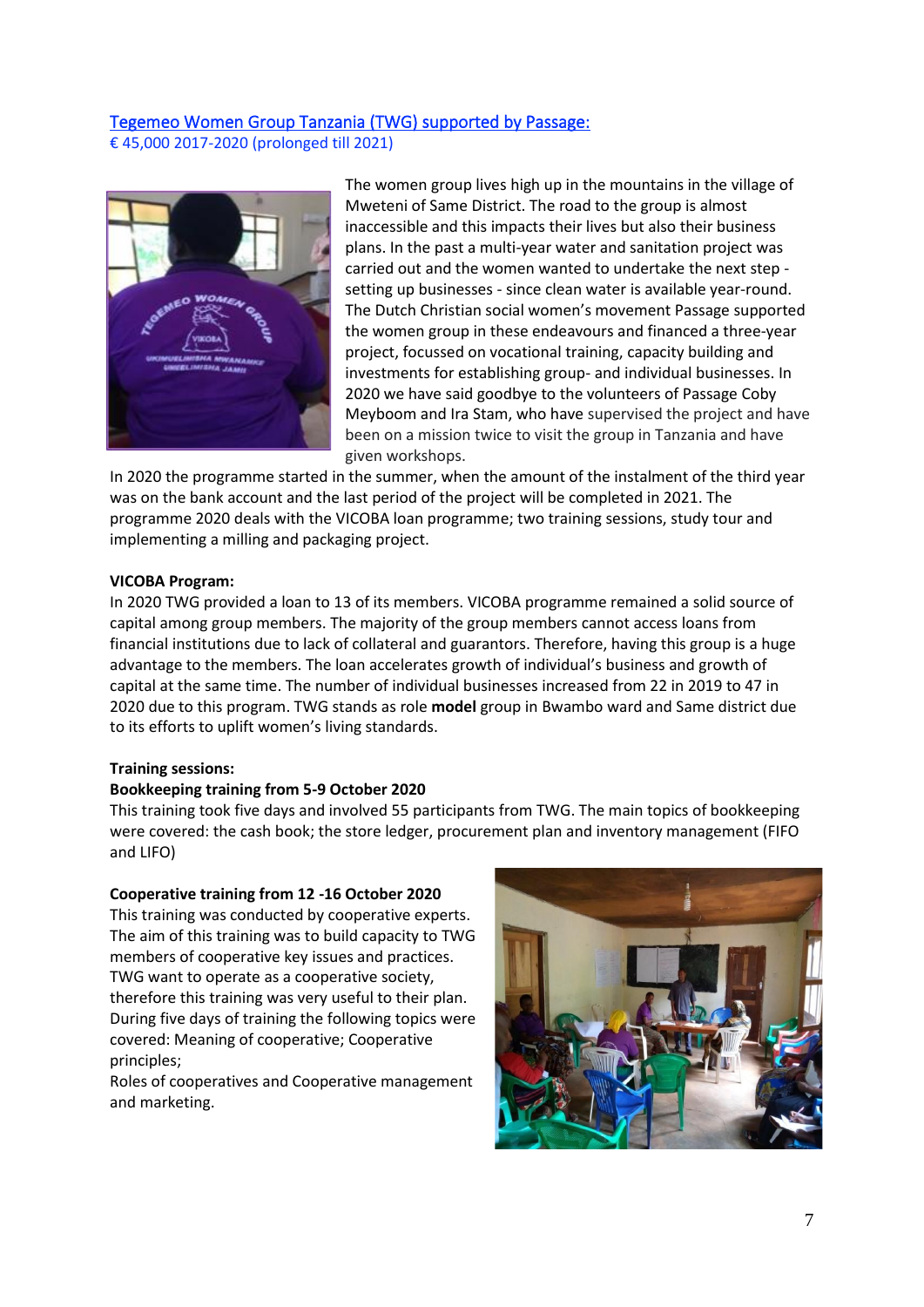#### **Study tour 20 October 2020**

Tegemeo Women Group had one study tour in Meru Arusha region for the aim of getting more experience and exposure on the milling project and cooperative activities. 55 members from TWG were involved in the study tour. The group visited Kamero Women group which is a cooperative group running a milling project. This group was formed in 1992 with five women and currently the group has 46 female members. In 2007 the group adopted the cooperative model. The Kamero group produces 200 bags of 50 kg of maize flour a day and supply them to Arusha and Moshi market. TWG experienced how cooperative society works and its advantage. The group realised that in cooperative society all members are equal and decide on their matters. During this study tour TWG experienced on products manufacturing, supply and sales activities and how dividend is managed and divided among members.

#### **The milling machine project:**

Unfortunately starting a milling group business in 2019 was not feasible due to lack of and high costs of electricity and alternatives for electricity in the area. In 2020 TWP has solved the electricity challenges in collaboration with development partners which are Bwambo ward office, village office, three groups and individuals in Mweteni village.



TWG has bought two machines: a milling machine and a corn threshing machine. These machines have different functions as one is special for processing and producing maize flour, and the other one is for corn threshing. After the threshing process, the next process is milling, though not all maize flour undergoes threshing process. The group will start business in 2021.

#### <span id="page-7-0"></span>WeWash - Earth Forever Bulgaria supported by Soroptimist International: € 60,000 May 2018 – November 2019/ 2020

Women Empowerment through Water, Sanitation and Health – in short WeWash – is designed to empower, to build capacity and leadership of women and girls living in rural communities to address their water and sanitation issues.

The project is executed in three villages of Stara Zagora District: Sulitsa, Hristiyanovo and Kalitinovo. A majority of the population is of Roma origin and a large number of women and girls are without jobs. WeWash focused on affordable alternatives for water and sanitation to meet the EU regulations because, especially in rural communities, water closets as well as central sewerage and conventional wastewater treatment plants are unaffordable.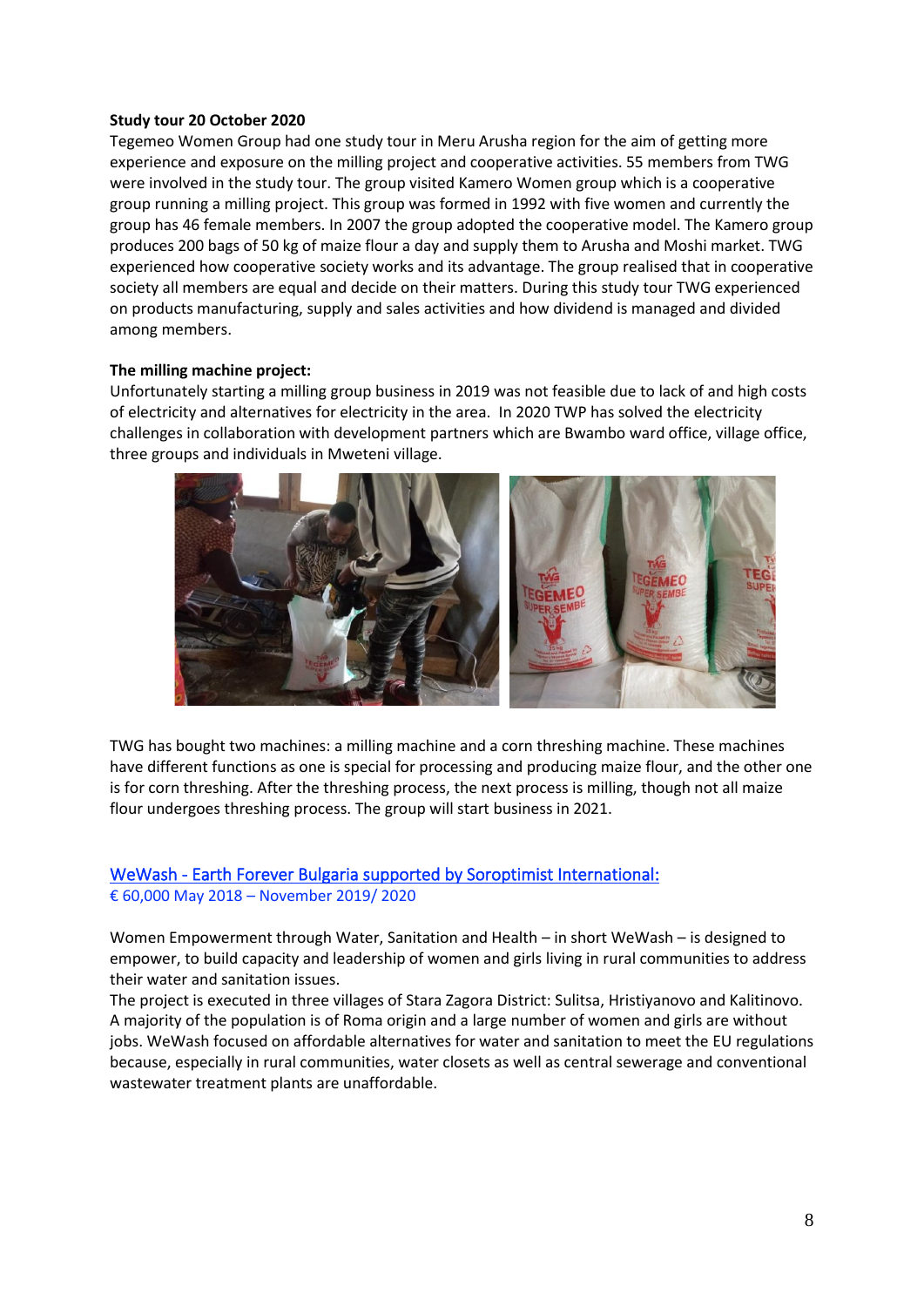

A bottom up approach was designed to ensure community ownership, sustainable use and maintenance. All stakeholders were involved, such as mayors, community centres, schools, civil society groups, governmental health, environment and water institutions, labour authorities, water, sanitation and solid waste utilities, local and international NGOs and media. Community project groups were established to manage and implement the projects. The intervention strategy was made specific for each village, for example in Hristiyanovo and Sulitsa the quality of

drinking water was a central issue because of microbiological pollution and flooding of water sources. In Kalitinovo the drinking water is permanently polluted with nitrates. Management of wastes was a big topic in Hristiyanovo as the water source is very close to the old dump site.

A main part of the project was dedicated to vocational training learning by doing - since the majority of the participants are village women with low education or Roma women practically without formal education. Furthermore, attention was paid to awareness raising about new roles of women and girls in leading, constructing and maintenance of facilities, which is perceived as a man's job. Role models were used for inspiration. 20 Women were specifically trained on their rights, how to address the authorities responsible for the problems they face and how to submit complaints; they learned which authority is responsible for what to be able to cope with the various casualties that they face in their everyday life.





The adopted skills created opportunities for jobs and starting businesses in the alternative Wash sector. Best practices were taught on sustainable sanitation management and better hygiene for a healthy life. Women, 120 in total, now are able to construct, manage, monitor and market alternative sanitation planning. In addition, 80 women and girls gained the knowledge and skills to advise their community members and families on safe reuse of treated water and biological waste for

natural agriculture

to feed their families. Thirty women are able to plan, implement and monitor small alternative sanitation projects and to run small-scale water and sanitation businesses. Trainees constructed a model alternative sanitation system at a local children's centre in Kalitinovo. The tools, tiles and glue were bought by the project. Building skills were also taught to renovate and maintain water and sanitation systems at household level, modernise decentralised toilets as well as building alternative wastewater systems.



Beginning of 2020 Mariet Verhoef-Cohen together with Diana Iskreva visited the projects to evaluate the project impacts and to discuss a possible follow-up with the different groups. Due to the COVID-19 situation the future plans for Bulgaria have been postponed but we are now back in contact with WeWash and the Plovdiv area to see how we can start projects in this area. COVID hit hard, but made the rural communities aware of the importance of clean drinking water and sanitation. In 2021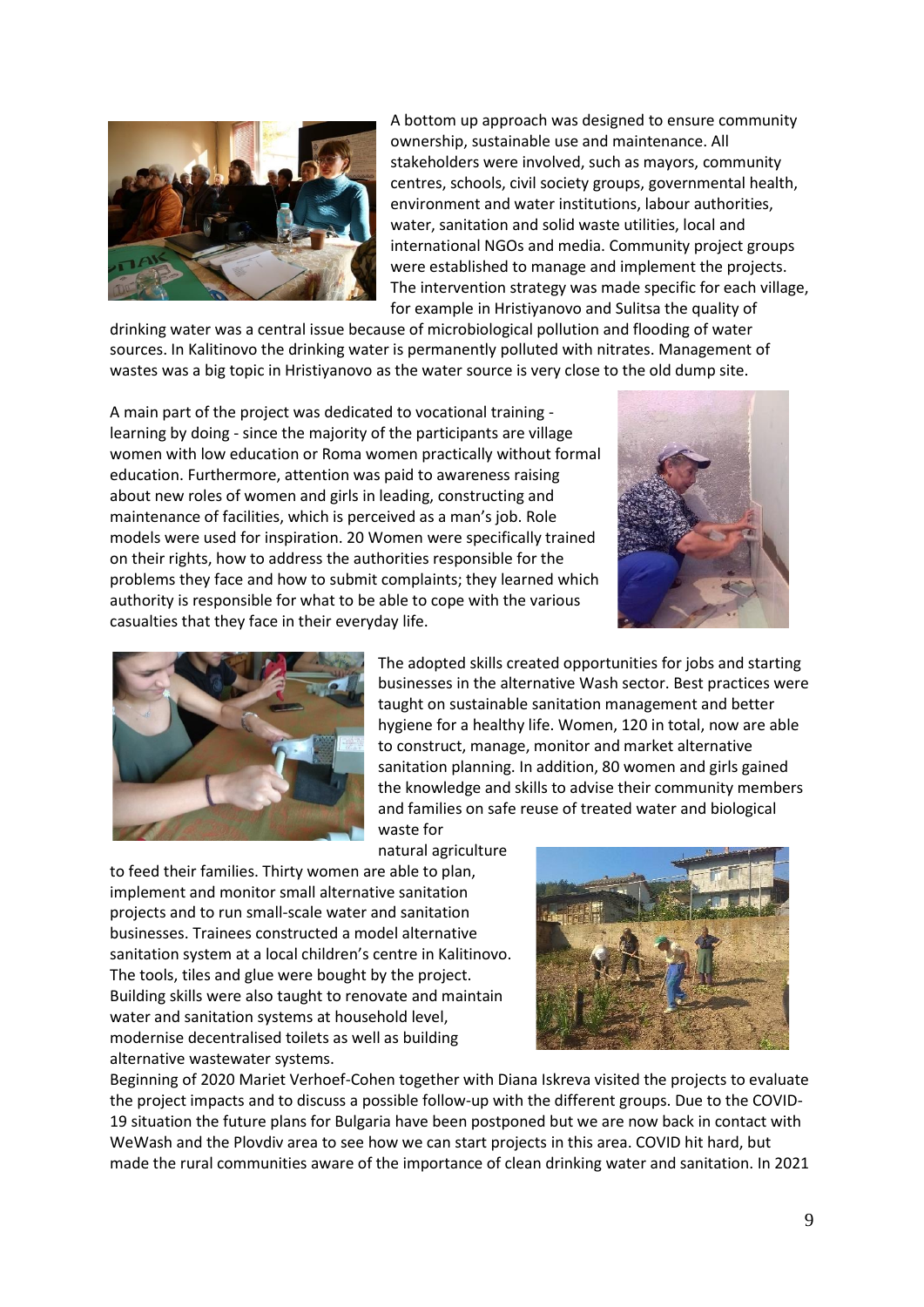we will further develop a proposal using the remaining funding, managed by Soroptimist International.

During the visit in 2020 we learned one of the young women - who was trained in the framework of WeWash to lay tiles - was able to do the tiling in their own home when renovating their house. This is a gypsy family and that makes it more impressive when they persisted that their daughter will study at university. The mother is confident that the daughter will be able to find tiling jobs during weekends to financially sustain her studies further.

The awareness raising and capacity building programme that was implemented in this programme supported women to discuss local needs in depth. Skills training opened doors to jobs and career opportunities, establishing learning possibilities for entrepreneurship in small-scale alternative sanitation. There is still lots to be done to overcome the barrier of viewing water jobs as a predominantly male arena. With the WeWash awareness increased and the valuable role of women as experts and leaders in water, sanitation and food security programmes increased.

The construction of alternative sanitation solutions in the villages were highly appreciated. Ecological and hygiene developments allowed for sufficient wastewater treatment in households. This improved the health and wellbeing of community families. Inhabitants showed 100% readiness to building toilets if personal financial means allowed it; this is one of the significant impacts of WeWash. A change in attitude is clearly visible. Women understand they have rights to water and have learned how to claim these rights; becoming voices within their community. Some women have also gained plumbing skills and set up their own businesses.

#### <span id="page-9-0"></span>Soroptimist International Kenya supported by Soroptimist International:

#### € 250.000 December 2017 – December 2019/ 2020

The Mwihoko women live in a volcanic area in Nakuru County, characterised by dependence on subsistence farming, under-nutrition, poor market access and unreliable rainfall. During the programme Kilifi, Kisumu and Machakos counties were added with similar characteristics. Women make up 60% of the subsistence farmers producing 70% of food. Many of the men left the area to find jobs in the city. Due to drought farmers' capital base is decreasing as their animals and crops die. Next, excessive erratic rainfall causes dangerous floods resulting in gulley's and soil erosion. Climate change is threatening these women and their communities.



Mwihoko Women Group was founded in 2005 and started to get access to safe water, a project supported and initiated by WfWP. A community project had dug a borehole where the women had to walk to the borehole to fetch water. The Mwihoko project-initiated installation of water pipes to support the community borehole by piping the water from the borehole to the community homesteads. This has saved time and energy spent fetching water from the borehole enabling especially the women to focus on other activities like farming and income generation. In 2020 additional water pipes were distributed to connect 17 more farms/homesteads impacting another 136 persons. The digging and construction were mainly done by the women. From the beginning of the project in Mwihoko

community, they now have 1678 persons in water piped households, compared to the previous 1542 reported. In 2021 we will see another 12 more households connected.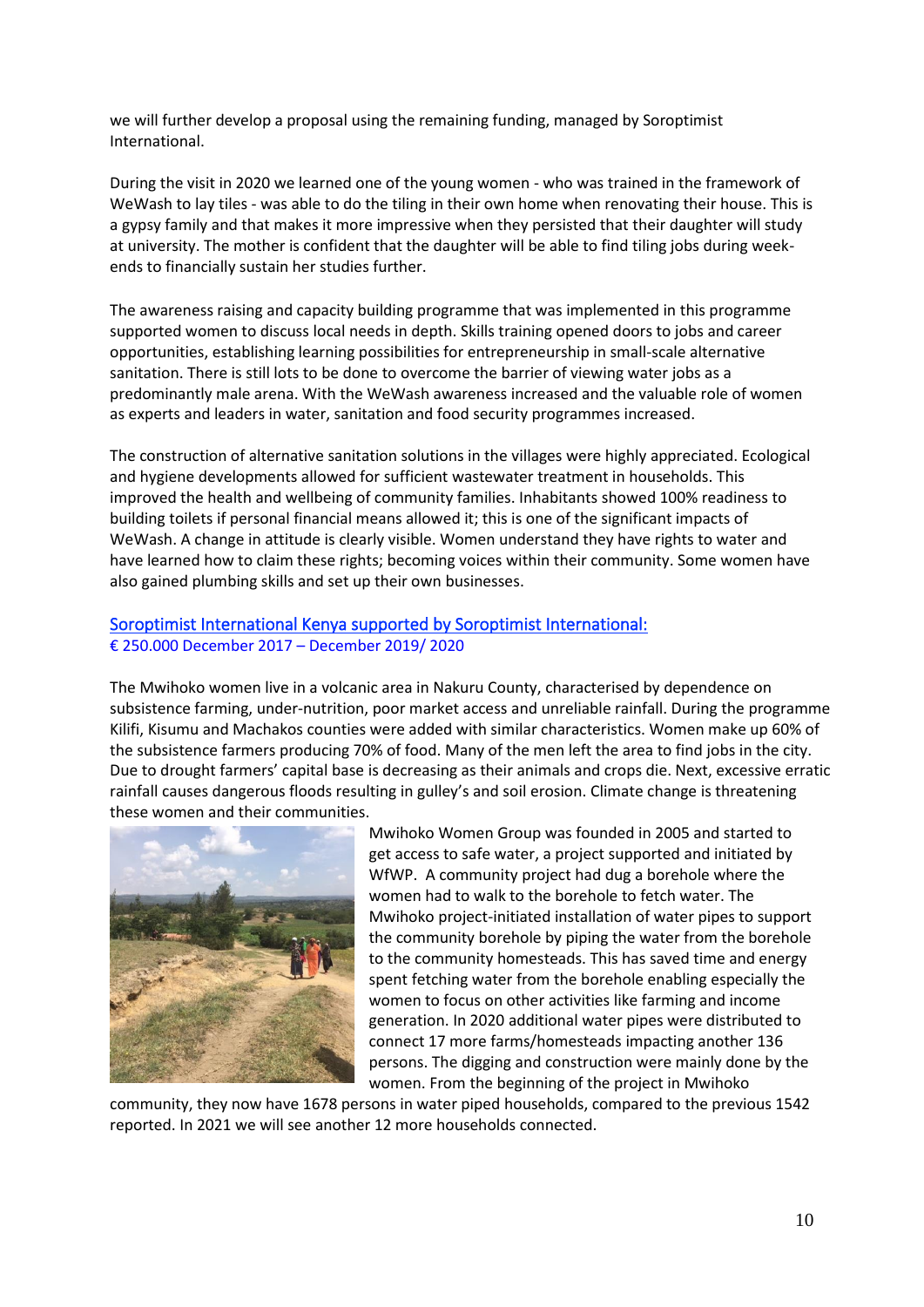After this project, the women wanted a training centre of their own and raised the money to purchase 2.5 hectares of land through the Nakuru council. When the training centre was built, the women initiated a crop demonstration plot to improve their agricultural practices. At the end of 2017, a project was designed to educate, empower and enable 500 women farmers to get access to clean water, nutritious food and to increase their income by commercialisation of their farming practices. The women took leadership of the project: no decision was taken without them. During the whole process the women were encouraged to raise their voices. They learned how to negotiate with authorities, about their rights and responsibilities and how to get things done.

Vocational training was a main part of the project and the training was not provided for free. Some women who were not able to contribute cash money, but they could devote extra time to the project -for example work at the demonstration plot - and this time was calculated as their own contribution to the course. The training was provided by a university and specifically adapted to the level and needs of the women. The training was not a one-off event but followed up in working conferences to share gained knowledge and experiences. Next to training at the



university, women farmers were educated in sustainable farming such as clean seed production, conservation agriculture, greenhouse training and multi-story gardening at the training centre of the Mwihoko Women. This training centre was equipped with appropriate technologies and income generating tools were developed to continue the centre after the project. A greenhouse was erected to promote water smart farming and pest control. This could however not prevent unions and tomatoes crops being infected and lost, a wise lesson.

The group of farmers was divided into subgroups and received extension services after the capacity of the agricultural extension services was built to work with women. This resulted in increased and better-quality interaction between female farmers and these services and is also a way to ensure continuation of these services after the project. Since groups usually have a stronger position on a market compared to individuals, they are buying their supplies collectively. Selected farmers were provided with seeds and fertilizers, contributing 20% of the costs themselves.



**Centre farming activities:** Land Preparation of the grounds at the centre were done early and onions, sweet peppers, vegetables, potatoes, maize, beans, cassava and bananas were cultivated in the demonstration plot. The women were very happy with the maize harvest because they were able to sell at least 15 bags of maize at Kshs. 2,000.00 each, which was good income for them and plenty left for consumption. The beans didn't do too well and the cassava and bananas will be harvested this year since they take a year to mature.

The quality of the soil improved by tree planting. The yields of smart farming tripled. With these yields the food security increased and more healthy food is served in the participating households. Women were trained on how to preserve and cook their (traditional) vegetables. The surplus is being sold on neighbouring markets resulting in more income for the women and making them economically independent. Market access has been a challenge for the women because of the remote location of the centre. They are not able to reach urban markets which would get them much better pricing for their farm produce.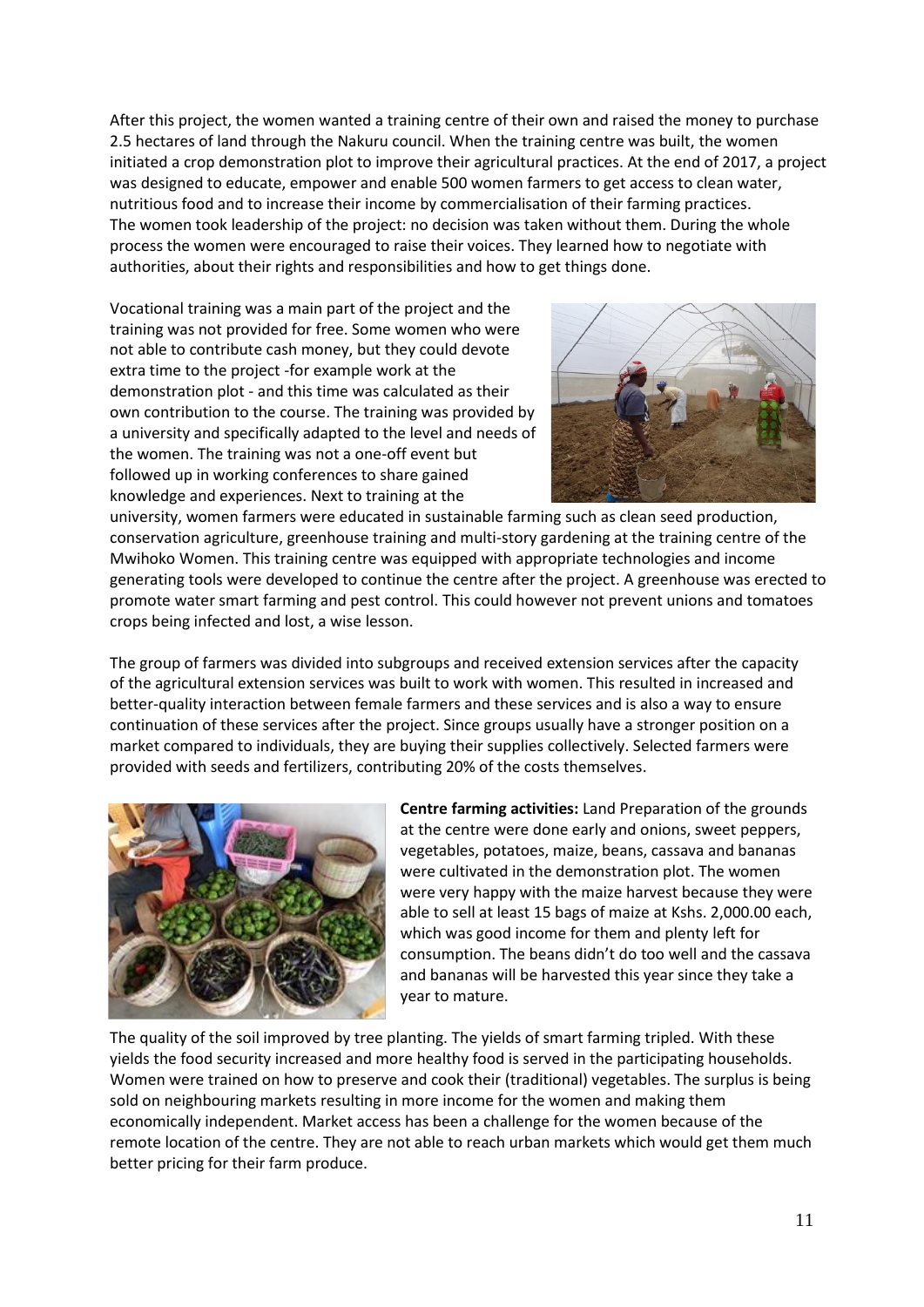With new marketing skills they learned what kind of vegetables are in demand on the market and what the prices are. The sweet peppers, vegetables and potatoes were harvested and sold to the surrounding community realizing some sales for the women group. There was lots of waste of the sweet pepper due to lack of market since the local community in the area do not consume much of this crop.

In addition, 20 schools and institutions received a 10,000-liter water tank to facilitate access to clean

water reaching 6,871 persons. To gain a more reliable and safe access to water 328 households were supported with rainwater harvesting tanks, gutters and taps. Tools and utensils such as a fireless cooker and an energy saving stove were provided – not for free to make the women less dependent of donations and creating a spirit to get things done by themselves. The energy saving devices reduced indoor pollutions, healthcare expenses and improving the health of the inhabitants. With the solar lanterns a space is created to read and write when it is dark outside. In total



341 women were trained in energy saving technics such as the construction of energy saving stoves and smoke-free cookers as well as solar lantern management.

In 2020 construction of the centre kitchen began. A kitchen and pantry room has been constructed and the women are now able to cook in the kitchen whenever the centre is in use. They are very happy with this development.

Due to the lockdown, the low fuel smoke free cooker is yet to be installed in the kitchen since the experts were unable to travel to the centre.

In July 2020 Project Management Group procured experts to conduct a one-day COVID-19 training at the Mwihoko Centre. The topics covered were: What Corona is & its genesis, symptoms of Corona, Prevention of Corona (Dos and Don'ts), Corona & Nutrition, Corona Management (Hospital Vs Home), Agriculture Extension – Food Security, availability and nutrition.

During the training, the women were given food packages, soap and masks to mitigate the effects of the pandemic.

#### <span id="page-11-0"></span>International federation of Business and Professional Women (IFBPW): "Água Boa de Beber"

Apart from all other activities done by IFBPW  $_{\text{down}}$  / members, we are highlighting one example from their /our members in Brazil. This initiative closely connects with our efforts to incorporate more citizens data/ science.

BPW Brazil supported the initiative of The Brazilian Public Prosecutor's Office, in its permanent role as defender of democracy, legal order and the public interest, defending the right to safe drinking water. Guided by social and educational goals, the Public Prosecutor leads a partnership which launched the "Água Boa de Beber", or Safe Water tool which provides data on water quality. The tool can be accessed from any computer or mobile device. It provides a user-friendly way to access big data from the Brazilian Ministry of Health's Water Quality Monitoring System supported by input from water and health professionals across the country. The "Água Boa de Beber", or Safe Water tool, provides citizens with information on the risks that substances found in water may pose to their health and to the environment"

(https://drive.google.com/file/d/1oa7OrEZlxN1apDSR\_C\_n7GblLn\_1xNnG/view)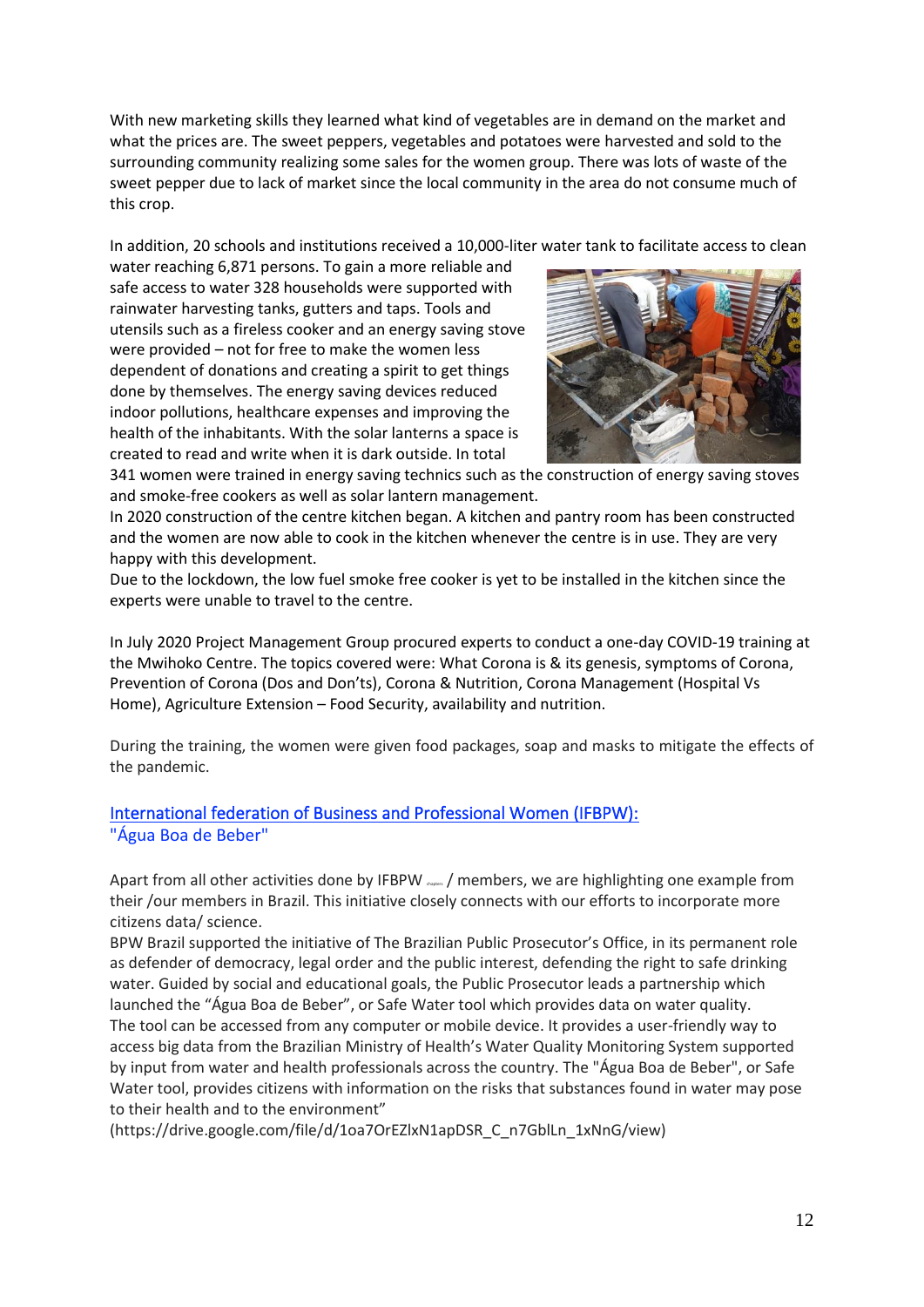#### <span id="page-12-0"></span>**2.2 Lobby and advocacy**

WfWP participated in many international events to advocate for positioning women as experts and leaders in the water world and not only as vulnerable groups or beneficiaries. This message is not new but needs to be repeated consistently. One of the reasons is that stereotypes about the role of men and women are persistent and often (unconsciously) play a role in doing research, collecting and analysing data, designing programmes and projects, managing companies, organising (inter)national meetings events and the like. Most people are aware of the fact that men and women need to be treated equally, but do not know that budget and expertise need to be specifically allocated to realise this. Many policies and international declarations such as Dublin Principle 3 (accepted in 1992) state that women play a central role in the supply, management and safeguarding of water. There is a huge gap between these (international) policies and practice on the ground. This gap needs to be bridged for instance by paying more attention to and facilitating of the managers, advisors and implementers to actually have the ability to translate policy into action.

Next to the main message mentioned above - in fact, strategic goal 2 -, the lobby and advocacy activities contribute to three of our strategic goals:

Goal 1: Advocate the link between women, water and sustainable development in policies;

Goal 3: Advocate for women's access to financial investments and instruments;

Goal 4: Use and promote sex-disaggregated indicators in the water sector

One of the vehicles WfWP uses for its lobby and advocacy work is to be a member/partner of international organisations of influence such as ECOSOC, HLPF, CSW, UNEP, UN Water, and UNESCO, were WfWP is accredited with consultative status. WfWP is actively involved in three taskforces of UN Water: taskforce on World Water Day 2021, Taskforce on agenda 2030 and Taskforce on regional/ national support. WfWP lobbies also via contributing to working groups such as the World Water Quality Alliance (WWQA) and especially the Stakeholder engagement Platform, hosted by UNEP, by contributing to reports such as the annual World Water Development Report, by attending meetings and (co) organising events. WfWP has accredited representatives to the organisations mentioned above and in /to most of the main seats of the UN and they contribute on a regular basis to meetings and conferences. By being a member of for instance the Women Major Group caucuses we raise our voices collectively in meetings and prepare messages jointly for the CSW, UNEA, High Level Political Forum – in charge if the agenda 2030 and the SDGs - etc.

In Europe, through its membership of European Pact for Water, WfWP was intensively involved again in the follow-up to the successful campaign #standup4water. Together - with Water Europe and EU Water Alliance – we had discussions with the cabinets of the European Commissioners. In 2020 at least 5 conversations were held with cabinets of the commissioners. More talks will take place in 2021. Main aim was and is to make it clear that water is crosscutting to almost all issues, is a gender issue and should always play a role in the plans that are made. These activities are crucial to enhance and maintain the water issue on the agenda of the EU / EC and dedicate sufficient budget (the budget has to triple to achieve SDG 6) – also in the negotiations between EU missions and developing countries on the budget for water in the broadest sense. Moreover, WfWP was one of the coconvenors for a capacity building conference "EU Water and Beyond" , designed to inform the new parliamentarians and officials of the European Commission about the topic water and the connection to their portfolio (the conference had to be postponed to January 2021 due to the COVID\_19 pandemic). Women for Water Partnership also joined the MEP Water group of the European Parliament again.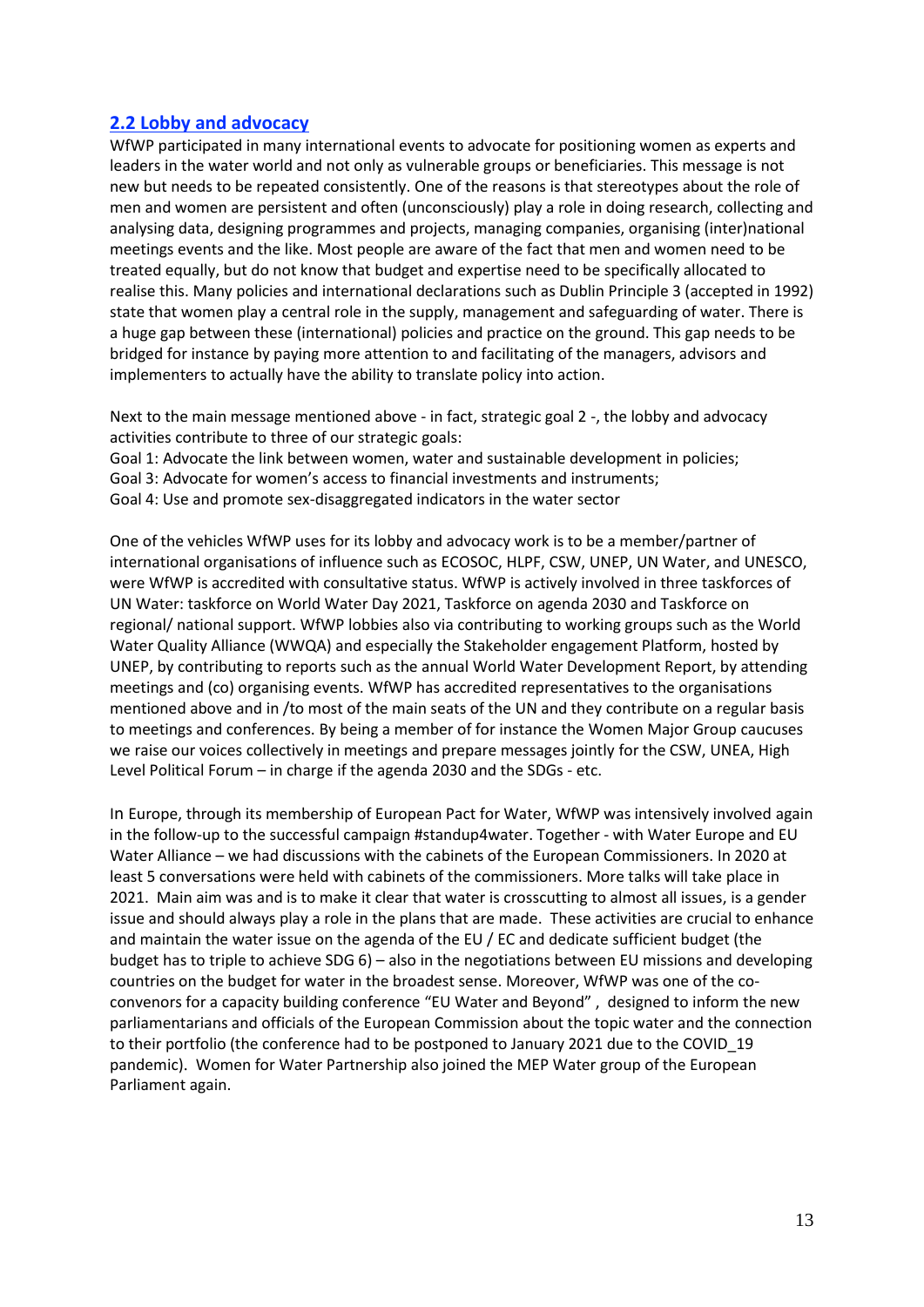

The 64th session on the Commission on the Status of Women (CSW 63) took place in New York in March 2020, but was limited to one very short formal session. Basically, all events were cancelled due to COVID-19 measures. WfWP send in a written statement. The United Nations and member states as far as possible staged all kinds of events in 2020 "celebrating Beijing 25"; we were actually crying. How can you celebrate something that has not been

implemented enough? As Ms. Georgieva, managing director of the International Monetary Fund (and formally World Bank) said very recently that macro decisions have micro consequences and added we should get money into the hands of women. The Secretary –General Gutiérrez also made a similar statement very recently.

WfWP, in close coordination with members Soroptimist International and BPW International highlighted the crucial role of women and girls in reaching safe access to clean water and sanitation for all.

The theme of World Water Development report 2020 and World Water Day was "water and Climate".

Apart from our contributions to the WWDR, WfWP organised a series of webinars and a conference "Women, Water & Climate" in October / November 2020, with support of SEI.

Here we highlighted what women do on the ground - in this case especially focused at Asia. Videos and presentations of the webinars are available on our website.

Our outcome paper 'The Way Forward' which calls for a fundamental and systemic change by installing a gender cognisant socio-institutional model, needs the collective strength of champions from all sectors behind it. More specific recommendations can be found here

[\(https://www.womenforwater.org/uploads/7/7/5/1/77516286/wwc\\_final\\_final\\_wayforward\\_fe](https://www.womenforwater.org/uploads/7/7/5/1/77516286/wwc_final_final_wayforward_feb_2021.pdf) [b\\_2021.pdf\)](https://www.womenforwater.org/uploads/7/7/5/1/77516286/wwc_final_final_wayforward_feb_2021.pdf) but do include: 1. Urgently seeking increased direct investment in women's involvement in the climate and water sector; 2. Supporting inclusion and meaningful participation of women at all levels of decision-making; 3. Asian women water professionals as a critical conduit for awareness and advocacy; 4. The role of social auditors and community mediators; 5. A need for sexdisaggregated data; 6. An enhanced role for Young Water Professionals; 7. Equal access to capacitybuilding and control of resources; 8. A role for citizen science in generating supportive data; 9. An enhanced role for the private sector; 10. The importance of the role of champions.

Of course, we took part in the Stockholm World Water Week running simultaneously with the Word Water for Development week in August 2020. WfWP staged 3 sessions and contributed to another three sessions. [\(http://www.worldwaterweek.org/programme/schedule\)](http://www.worldwaterweek.org/programme/schedule). Main issues were innovation (women innovating for climate, WASH and FSM), Water quality and women's contribution to that, social engagement (WWQA), water integrity and gender.

Other examples of lobby and advocacy activities are inter alia:

- WfWP is a steering committee member and contributes to the #ClimateisWater campaign<sup>3</sup>
- WfWP is a steering committee member of the Butterfly Effect NGO coalition with a large focus on the World Water Forum (2022 in Dakar)
- **■** WfWP still participates and contributes to the OECD Water Governance Initiative and promotes and uses the OECD Water Principles<sup>4</sup>

<sup>&</sup>lt;sup>3</sup> [http://www.climateiswater.org/content/uploads/2016/10/CIW\\_Flyer2019\\_COP25.pdf](http://www.climateiswater.org/content/uploads/2016/10/CIW_Flyer2019_COP25.pdf)

<sup>&</sup>lt;sup>4</sup> <http://www.oecd.org/cfe/regionaldevelopment/oecd-principles-on-water-governance.htm>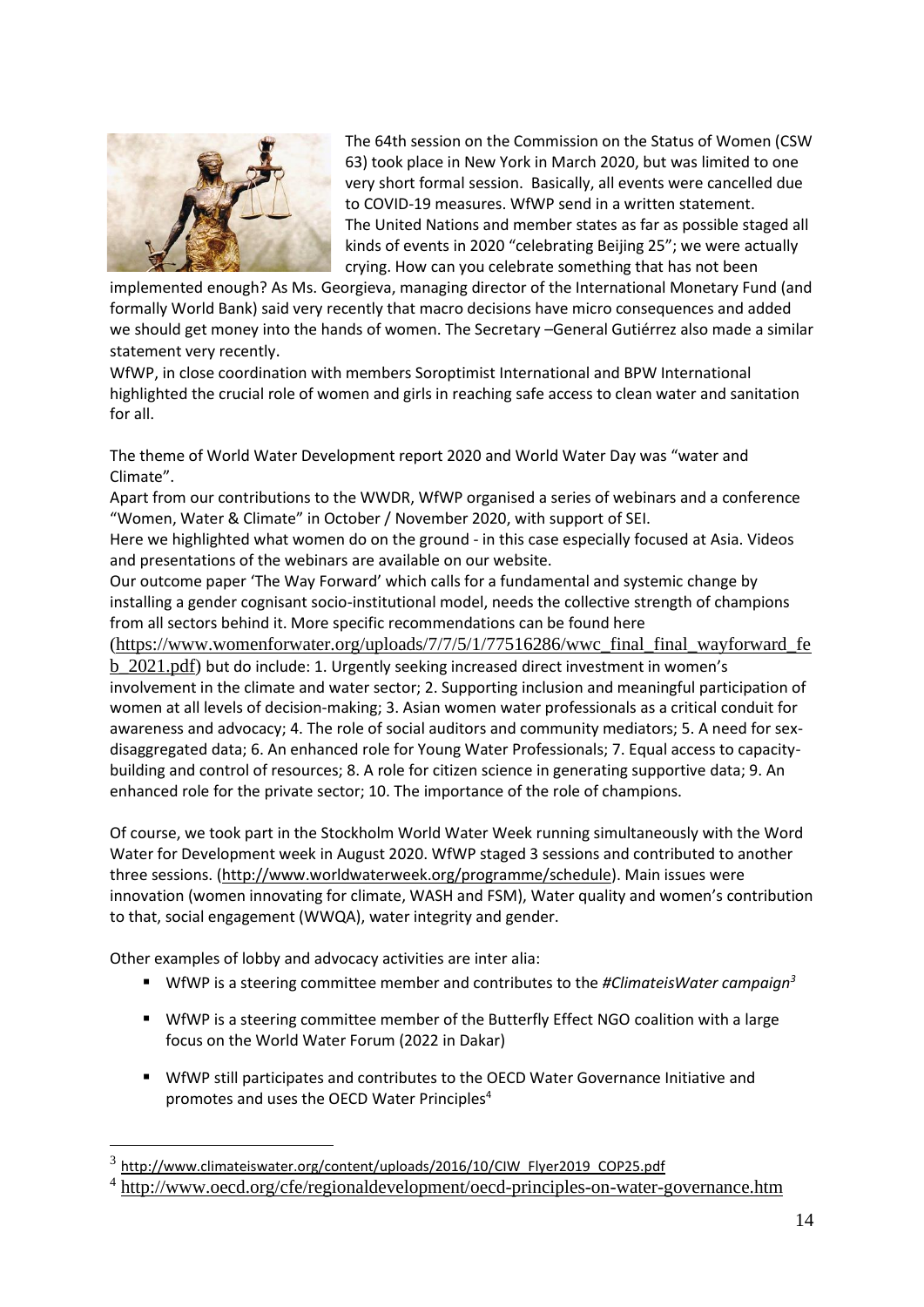- WfWP together with SI and IFBPW made a statement in August 2020 to the Human Rights Council (Promotion and protection of all human rights, civil, political, economic, social and cultural rights, including the right to development Economic, social and cultural rights) (https://www.womenforwater.org/uploads/7/7/5/1/77516286/20200822 statement si wfwp 45th session hrcv 20 august 2020.pdf)
- Paid attention to the EU gender action plan III: [\(https://www.womenforwater.org/uploads/7/7/5/1/77516286/20201205\\_women\\_for\\_wate](https://www.womenforwater.org/uploads/7/7/5/1/77516286/20201205_women_for_water_applauds_eu_gender_action_plan_but_also_urges_on.pdf) r applauds eu gender action plan but also urges on.pdf)
- Co-signed the women major group statement for the HLPF [\(https://www.womenforwater.org/uploads/7/7/5/1/77516286/20200529](https://www.womenforwater.org/uploads/7/7/5/1/77516286/20200529-wmg_hlpf_2020_paper.pdf) wmg hlpf 2020 paper.pdf)
- Co-signed the letter of Un Water on COVID-19 to the UNGA
- Contributed to and co-signed the call for acceleration (of financing) for Water:

In Appendix A you can find an overview of events the Steering Committee of WfWP and some of our members on behalf of WfWP attended or contributed to in 2020. Our appreciations go to the hosting organisations that in many cases made our participation financially possible.

#### <span id="page-14-0"></span>**2.3 Research, Knowledge development, exchange and learning**

Knowledge exchange and learning activities contribute to WfWP's strategic goal 6: Develop a knowledge platform for learning.

Of course, WfWP paid attention to the activities around the COVID-19 pandemic especially by some of our members and created a dedicated webpage: <https://www.womenforwater.org/women-water--virus.html>

A second activity is the assignment WfWP got from FAO WASAG – a Global Framework on Water Scarcity in Agriculture – to produce a position paper on gender issues and the role of women in water scarcity in agriculture as well as to provide each of the six WASAG working groups with strategies to include women in their work and benefit from their services. The themes of the respective working groups are migration, drought preparedness, sustainable use of water in agriculture, finance, saline agriculture and nutrition.

On a regular basis WfWP takes part in expert groups / taskforces of UN Water and contributes where possible to research where expertise on women's participation and gender issues is sought (see also above under advocacy).

WfWP is a member of the Water and Gender working group of UNESCO World Water Assessment Program.<sup>5</sup> Inter Alia we contributed to the revision of the Toolkit on sex-disaggregated data and gender mainstreaming. Work on a new action plan has been finalised and will be published in 2021.

WfWP is a member of the Strategic Advisory Committee of the World Water Quality Alliance (WWQA) and the Social Engagement Platform of WWQA (starting 2020)<sup>6</sup>.

<sup>&</sup>lt;sup>5</sup> <http://www.unesco.org/new/en/natural-sciences/environment/water/wwap/water-and-gender>

<sup>6</sup> <https://communities.unep.org/display/WWQA/World+Water+Quality+Alliance>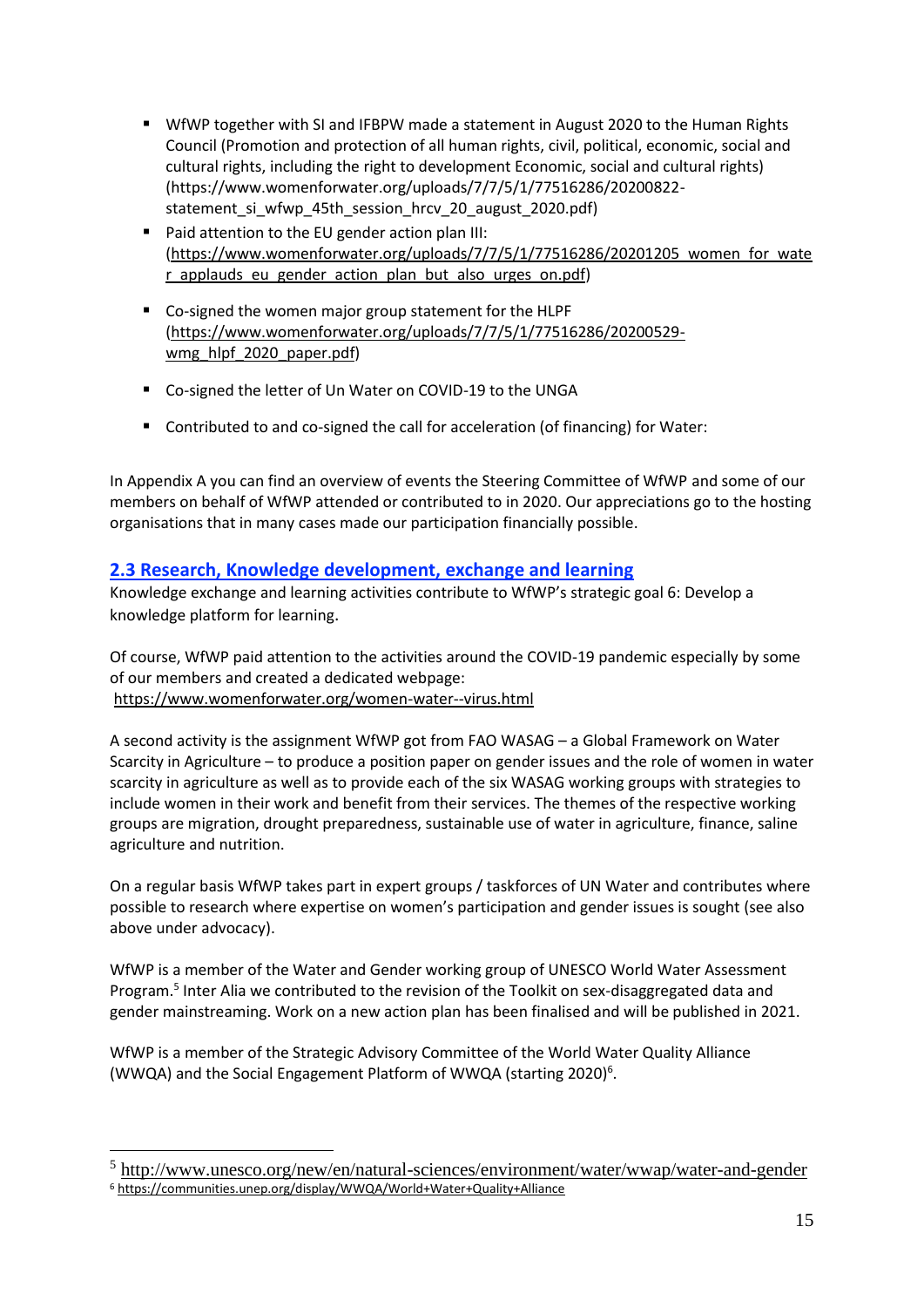Furthermore, as an open source, WfWP monitors the release of publications and documents and makes them available on the website.

#### <span id="page-15-0"></span>**3 Governance, members and partners**

#### <span id="page-15-1"></span>**3.1 General Assembly**

The General Assembly (GA) is the highest governing body of WfWP and it consists of one delegate per member organisation. During the year 2020 all decisions were made via email or online meetings e.g. for the annual plan and budget 2020 as well as the annual report and annual accounts 2019. No elections were held / necessary. WfWP held a General Assembly on 28 September 2020. 18 members were present (some partly due to technical problems). Overall there was quorum and decisions were taken with additional 4 members voting in written form.

#### <span id="page-15-2"></span>**3.2 Member Organisations**

The members are the core of WfWP.

In 2020 WfWP welcomed one new member NBD and sadly had to see MAMA86 leave because of lack of funding.

The current number of members is still 28. The member organisations are diverse, have wide ranging aims and themes and together reach approximately 1 to 1.5 million women.

#### <span id="page-15-3"></span>**3.3 Steering Committee**

The Steering Committee held 8 meetings online in 2020. The SC devoted 3657 voluntary hours to WfWP. In the absence of paid staff – except for the administrator / bookkeeping - SC members took on some operational tasks for the time-being until our financial situation improves again. All decisions on finance and contracts are discussed with the full steering committee for comments and approval; they are recorded and made available to the General Assembly

| <b>Position</b>  | <b>Name</b>          | <b>Start Term</b> | <b>End Term</b>  | <b>Term</b>     | <b>Eligible for</b> |
|------------------|----------------------|-------------------|------------------|-----------------|---------------------|
|                  |                      |                   |                  |                 | re-                 |
|                  |                      |                   |                  |                 | appointment         |
| President        | Mariet Verhoef-Cohen | 1 April 2014      | 1 April 2020     | 2 <sub>nd</sub> |                     |
|                  |                      | 1 April 2020      | 1 April 2023     | 3 <sup>rd</sup> | <b>No</b>           |
|                  |                      |                   |                  |                 |                     |
| Vice President   | Margarida Yassuda    | 1 December 2016   | 1 December 2022  | 2 <sup>nd</sup> | <b>No</b>           |
|                  |                      |                   |                  |                 |                     |
| Hon. Secretary,  | Marjon Verkleij      | 1 April 2015      | 1 April 2021     | 2 <sup>nd</sup> | No                  |
| combined with    |                      |                   |                  |                 |                     |
|                  |                      |                   |                  |                 |                     |
| Treasurer as off | Marjon Verkleij      | 1 July 2018       | 1 July 2021      | 1 <sup>st</sup> |                     |
| 1 July 2018      |                      | 1 July 2021       | 1 July 2024      | 2 <sup>nd</sup> | No                  |
|                  |                      |                   |                  |                 |                     |
| Advocacy         | Lesha Witmer         | 11 February 2015  | 11 February 2021 | 2 <sup>nd</sup> | no                  |
|                  |                      | 11 February 2021  | 11 February 2024 | 3 <sup>rd</sup> |                     |
| General          | Kusum Athukorala     | 18 April 2019     | 18 April 2022    | 1st             | ves                 |
| member           |                      |                   |                  |                 |                     |
| General          | Rose Mwangi          | 18 April 2019     | 18 April 2022    | 1st             | yes                 |
| member           |                      |                   |                  |                 |                     |
| General          | Ulla Madsen          | 18 April 2019     | 18 April 2022    | 1st             | yes                 |
| member           |                      |                   |                  |                 |                     |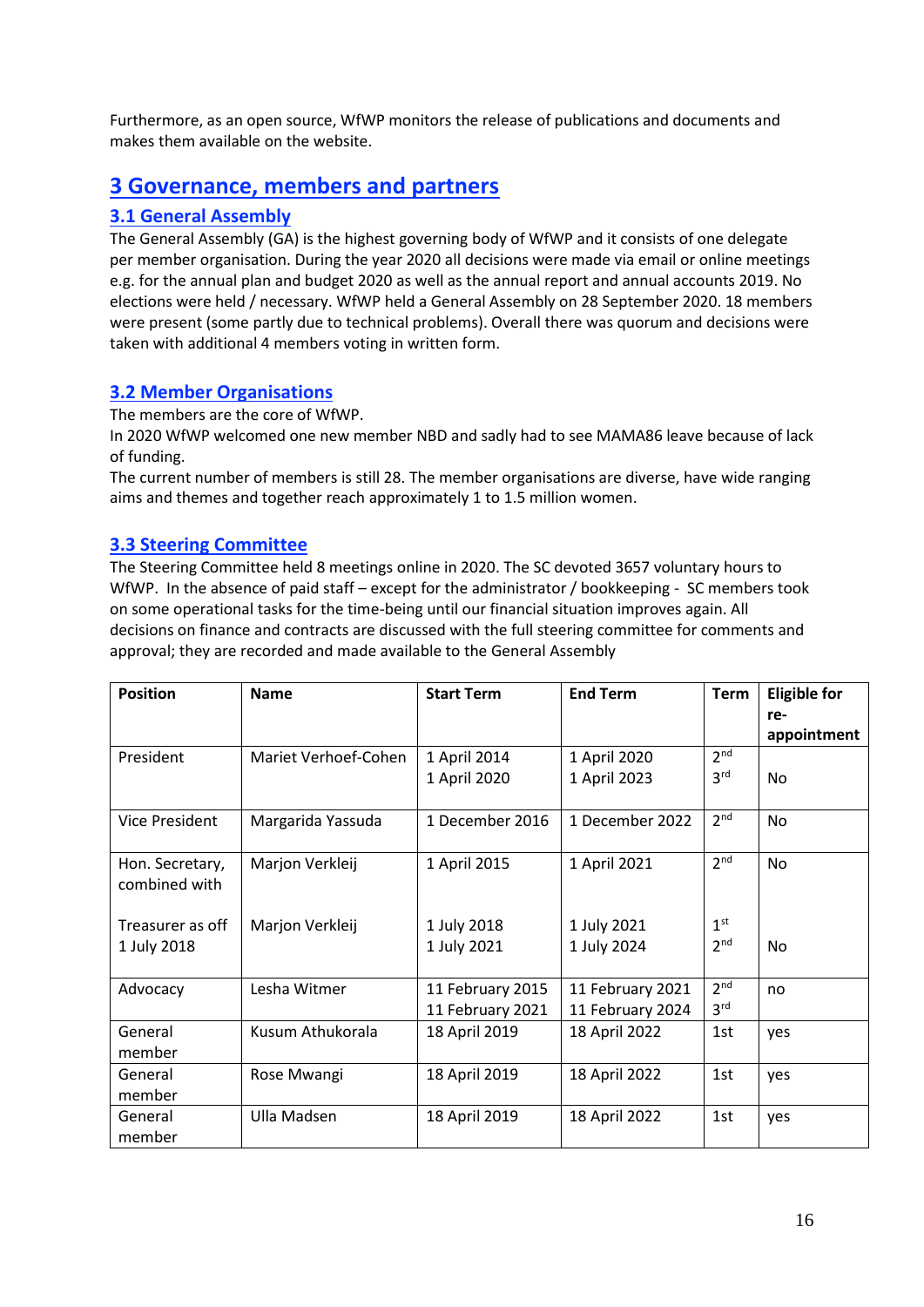#### <span id="page-16-0"></span>**3.4 Partnerships and collaboration**

In essence, for each activity we try to find one or more partners both amongst other women's organisations and networks and in the water sector to jointly work on different issues. WfWP has a huge range of different types of partnerships, with agencies such as the Deutsche Gesellschaft für Internationale Zusammenarbeit (GIZ), Food agriculture Organisation (FAO) and the Global framework on water scarcity in agriculture (WASAG) and Stockholm Environment Institute (SEI).

We are part of networks such as, the Major Group Women and NGO/CSW for the Commission on the Status of Women, MGoS HLPF coordination mechanism, OECD Water Governance initiative, World Water Council, UN Water, World Water Quality Alliance and (starting 2021) the Alliance for Water Stewardship and Human Right 2 Water. We are founders and facilitators of the Butterfly Effect NGO coalition, the #ClimateIsWater campaign and the European Pact for Water. We work together with a range of different partners such as BORDA, Simavi, Aquafed, IWRA and UNESCO-WWAP.

WfWP is very active in these networks and contributes as steering committee member of WWQA and core member of the Stakeholder engagement Platform taskforce; steering committee of the Butterfly Effect, vice-chair / steering committee of WASAG; Member, International Advisory Committee for the 2nd high-level Conference on the International decade for action "Water for sustainable development, 2018-2028", to be held in June 2022, Dushanbe, Tajikistan; action group member 2E for the World Water Forum in Dakar, etc.

In December 2019, we started a new partnership with Nile Basin Discourse, a network of civil society organisations with over 600-member organisations throughout the Nile Basin, influential in a main part of Africa; they proceeded in becoming a full member in 2020.

Apart from this WfWP is often asked to join others because of its reputation and expertise in the field of water and women. For more information: see our website.

## <span id="page-16-1"></span>**4 Operations**

#### <span id="page-16-2"></span>**4.1 Communication**

Basically starting in March 2020 all our communication with members and partners was online. The website [\(www.womenforwater.org\)](http://www.womenforwater.org/) and Facebook/Twitter and YouTube channel [\(https://www.youtube.com/channel/UCNke\\_sr5lBWCR2HZ2tJf5Mg\)](https://www.youtube.com/channel/UCNke_sr5lBWCR2HZ2tJf5Mg) are our main means of communication at the moment with the outside world. On the website we communicate about important events and we update the item publications regularly, making the site a valuable source for our virtual knowledge platform. Facebook covers our activities and many links to relevant interesting information. Due to the lockdowns the need to work more online grew, so we invested in professional subscriptions to Zoom to hold our meetings (incl. the general Assembly) and webinars. Communicating mainly by way of ICT is not easy for a number of reasons: we have to cope with very different time-zones, not all our members have access to fast and good enough connections / internet and all have to learn yet again how to use a different platform and software. We are appreciative and thankful to the two volunteers that kept our website updated. However, the website does need a make-over and update and this is planned for 2021 in the frame of our new communication strategy 2021-2025.

#### <span id="page-16-3"></span>**4.2 Planning and monitoring**

Due to lack of capacity it was not possible to monitor the achievements of our members in 2020 in our usual extensive way.

The elements of our current planning and reporting system are: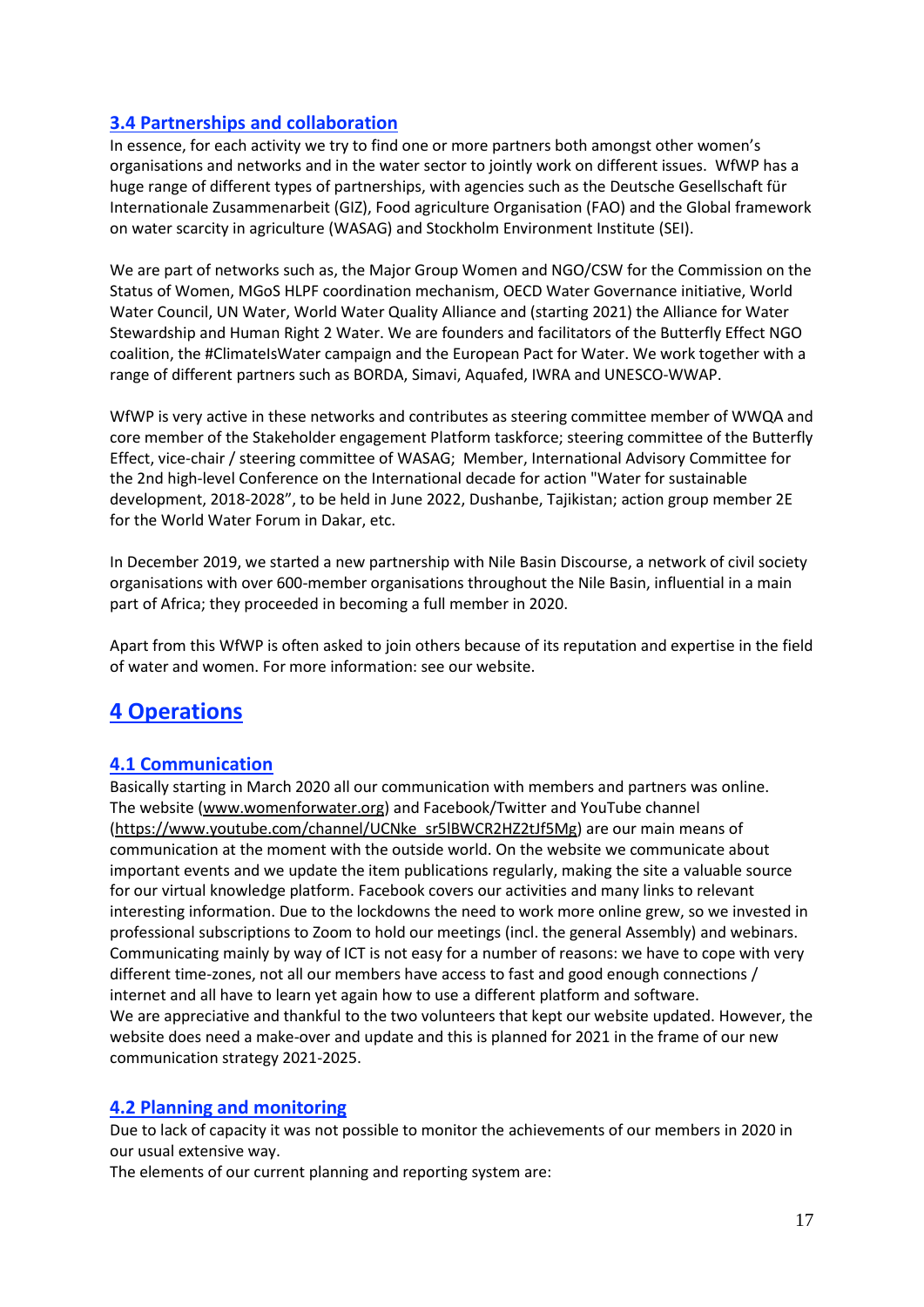- o A strategic framework 2016-2020, translated into annual work plans and budgets
- o Annual reporting and accounting
- o Monitoring decisions taken by the GA and the SC
- o Financial reporting to follow up budget expenditure
- $\circ$  Reports of / and regular (on-line) SC meetings, to monitor progress and financial matters
- o Back to office reporting of (SC) members after participating in external events
- $\circ$  Special reports to funders to account for the budget received such as the funding of FAO, SEI and Passage.

All our officials reports are accessible through our website (official publications).

#### <span id="page-17-0"></span>**4.3 Hubs**

As in previous years, strategic goal 5 – the establishment of regional or national 'hubs', was put on hold due to the lack of finance. The SC makes now an inventory among its members if this idea will be part again of our new strategy 2021 and beyond.

#### <span id="page-17-1"></span>**4.4 Fundraising**

Also, in 2020 WfWP actively searched for funding for member projects, global projects, advocacy and core funding. Examples are:

- $\circ$  Together with European Pact for Water, WfWP submitted a new proposal for funding of the work of EPfW; this proposal to GiZ is still pending.
- o We submitted a programme proposal to GIZ / BMZ to follow up on the preparatory study to women inclusive governance in the water sector, the women Blue fund and mentoring. Looking at the current negotiations a contract will be signed for a substantial grant around June 2021;
- $\circ$  A proposal to GWP on gender expertise in the field of IWRM was not accepted
- $\circ$  A proposal together with "Human Right 2 Water" and other organisations on "leaving no one behind" and water security was unfortunately not awarded
- o Together with NetWwater and Soroptimist International we applied to organise an Asian Regional Conference on Leave No one Behind at Stockholm Environmental Institute (SEI) Women, Water and Climate. This proposal was approved and the main work was done in October / November 2020 and was very well received. All material is accessible on our website; Facebook - #WomenWaterClimate; Twitter - @Climate\_Water and YouTube (and see below).

We received funding from:

- $\circ$  The Stockholm Environmental Institute gave a grant of 42,318 in total for the Women, Water and Climate project encompassing several webinars and an online conference mainly aimed at activities in Asia. Due to the COVID-19 lockdowns not all activities could be done in 2020; an agreement was reached on activities in 2021 with the remainder of the budget
- $\circ$  In Nov 2019, an agreement was signed between FAO and WfWP with the objective to produce a position paper in 2020 on the role of gender in activities of the Global Framework on Water Scarcity in Agriculture and each of its six working groups. The budget 2020 was \$ 30,000/ €26,366. The project has been carried out and finalised in 2020.
- $\circ$  Passage supported a project of Tegemeo Women group for a period of three years of in total 45,000 euro; in 2019 15,000 euro was spent; some of the work is still pending because of the COVID restrictions and the remaining budget has been moved to 2021. SC members donated, did not ask for reimbursement of out of pocket costs and various third parties contributed to traveland accommodation costs mainly in-kind for a total amount of € 3,413.60 excluding some small discounts and smaller donations we received.

A substantial part of the work of WfWP is done by volunteers, in kind contributions. In kind contributions are those contributions that do not involve money transactions through the WfWP bank account, such as work or expertise provided by members pro bono to contribute to the core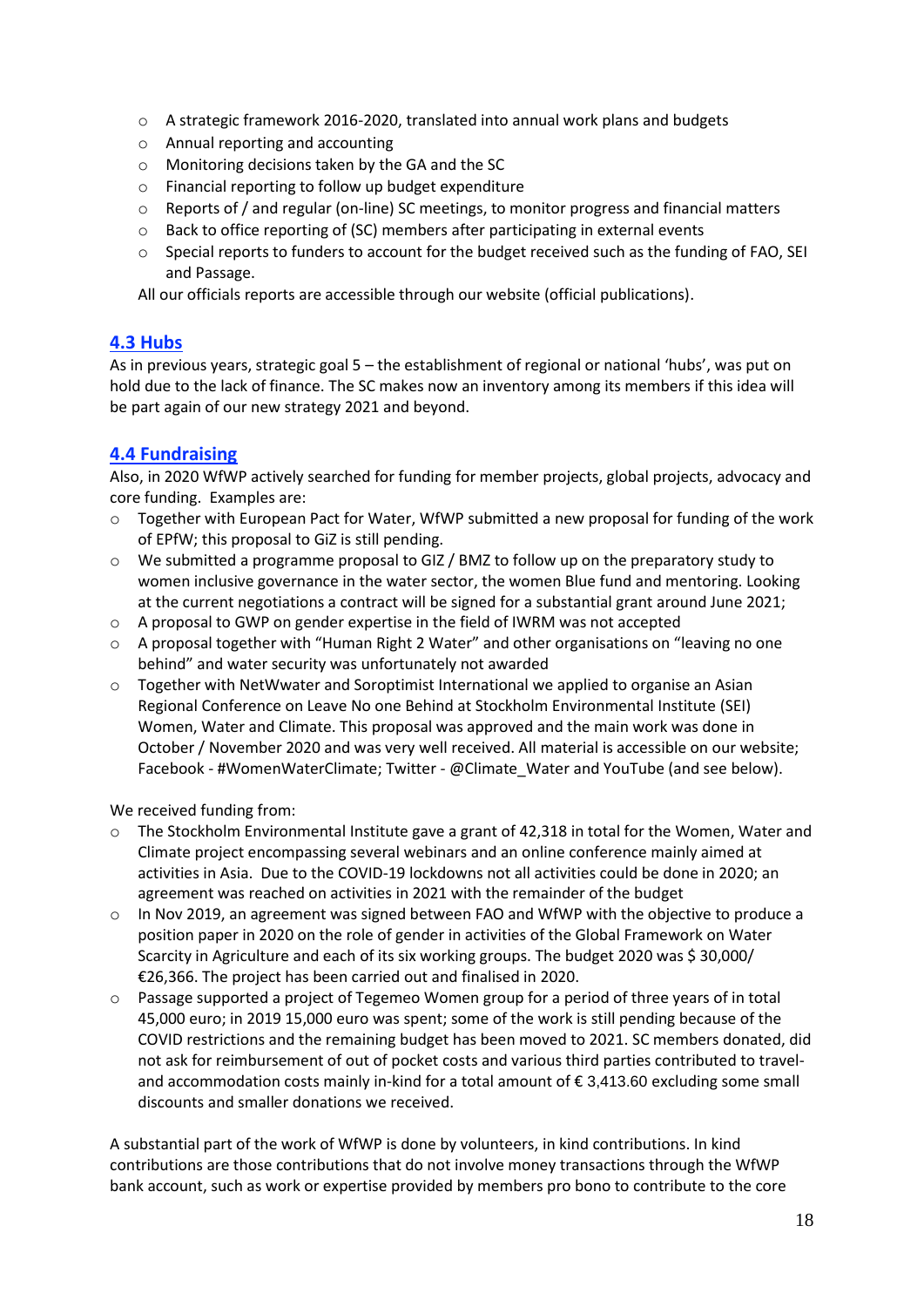business of WfWP, lobby and advocacy work and governance. To capitalise these hours the agreed rate is € 67.50 per hour.

Since January 2016 WfWP introduced a membership fee and members have the choice to pay in cash or in kind.

Because of COVID-19 pandemic there were less activities and we have not collected the data of our members yet for 2020.

#### <span id="page-18-0"></span>**WfWP response to SDG 6 of clean water and sanitation: Impacts of Mwihoko Water Project**

In 2010, WfWP in conjunction with Eureko Achema Foundation funded a water project in Ndibai village, Nakuru County, Kenya. The project target 22 women belonging to Mwihoko Women Group who lived in a semi-arid area where water was scarce and the available water had unacceptable high levels of salts and fluorine. The project included provision of 5,000 litres and 10,000 litres water tank for rain-water harvesting for each household and school, respectively. At the end of the project 80 households and 4 schools had benefitted from the funding due to savings by procuring on wholesale prices and the beneficiary contributing some finances, labour and materials. A total population of 2,520 in the Ndibai village was primary beneficiaries accessing 407,000 litres of clean and safe water.

In 2018, with support from SI which is a member of WfWP, the Mwihoko Project was upscaled and expanded to cover more women across 5 more counties in dry areas of Kenya. The project also included components of food security and green energy as well. The beneficiaries were 329 households and 20 schools. The project provided a total of 1,852,000 litres of water storage targeting rainwater harvest as a means of expanding water availability to household and schools. The projects were meant to increase water availability by encouraging harvesting rainwater. But look what happened:

Because the project was procuring large numbers of water tanks, we procured tanks at wholesale price Kshs 28,000 (Euro 280) instead of the retailing price of Kshs 37,500 (Euro 375). And this was inclusive of delivery of the tanks to various homesteads and localities. What a saving! What a bargain.

The Company allowed project implementers to retain its price of Kshs 28,000 (Euro 280) even after completion of the project allowing many more women to access tanks at that discounted price. Over 20 households benefitted from this arrangement. The project increased our networking capacity with providers of water solutions.

Some women later connected their tanks to the main community water lines. Their tanks became storage for also tapped water as well. Source of water to the tank had expanded. When there was no rain and also tap water run dry, women grouped together to order for water through water tankers, they had sufficient storage! Constant use of water tanks extended.

And some innovative women even became entrepreneurs. They became water vendors. They sold water from their tanks at Kshs 10 per 20-litre jerrycan during normal times and hiked prices to Kshs 30 when water is scarce, taps are dry. Those who buy this water don't want to walk long distances in search of water. Water tanks became water vending shops!

The school children no longer carry water in small jerrycan to school. The schools with support of parents buy water delivered water tankers and fill their tanks. This has boosted their water sanitation especially during the Covid pandemic. Water tanks became a tool to fight Covid pandemic.

Who doesn't want a water tank? Beneficiaries are happy! More women who did not benefit from the project keep praying the project will be continued. Water project can still be upscaled.

We smile - one group of determined women, one simple project, and several women experts willing to lend a hand has worked wonders! We have contributed to addressing SDG 6 of clean water and sanitation.

Reflections by Rose M. Mwangi, 24 April 2021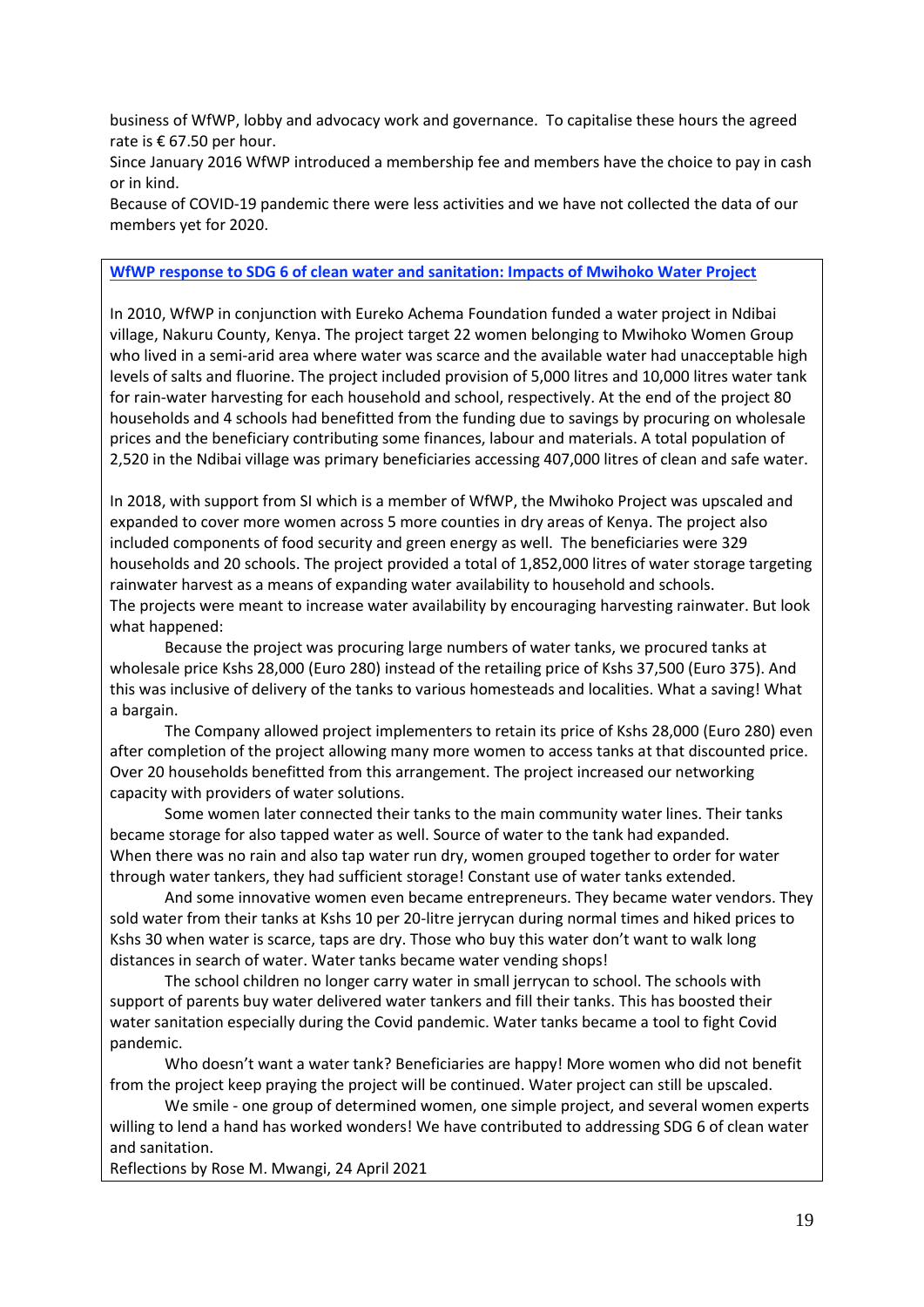#### <span id="page-19-0"></span>**4.5 Staffing**

Due to lack of funding WfWP moved our Secretariat last year from The Hague to the honorary Secretary's address and for UN matters to a PO box from one of the SC members. Annemiek Jenniskens who left WfWP as per 1 November 2019 was luckily available (under government rules) to assist with our assignment for WASAG and returned as a senior advisor only in that capacity for a few months. Some of the out of pocket costs of SC members were reimbursed. One of our SC members got paid for some additional work (not SC/ governance related) to also fulfil part of this assignment. Our freelance controller Diantha Brackel remained on board.

The main tasks of the Secretariat were handled by different SC members on an agreed division of tasks. A big thank you and compliments should be extended to our SC members, who took on operational tasks for the duration and managed and were willing to get an enormous amount of work done even with the lack of paid staff.

#### <span id="page-19-1"></span>**4.6 Finance**

For the first time ever, the annual accounts for 2019 were evaluated by an (internal) audit committee, consisting of two experts of two members organisations, instead of an external accountant – this has been the case for 2020 as well. Our appreciation goes out to the expert volunteers who did the work. Looking at the (kind of) funding we received, there was no need to go to an external accountant. If the situation changes, we will of course hire a new accountant. Our bookkeeping is still done by a qualified administrator.

The total income of WfWP in 2020 was € 328,566 including the in-kind voluntary contributions. However, this is excluding the in-kind contributions of our members, since we did not manage to get all the reporting done. In terms of cash the income was €81,718 and the expenditure is €75,130. That gives a result of € 6,588. A complete financial overview is presented in our annual accounts.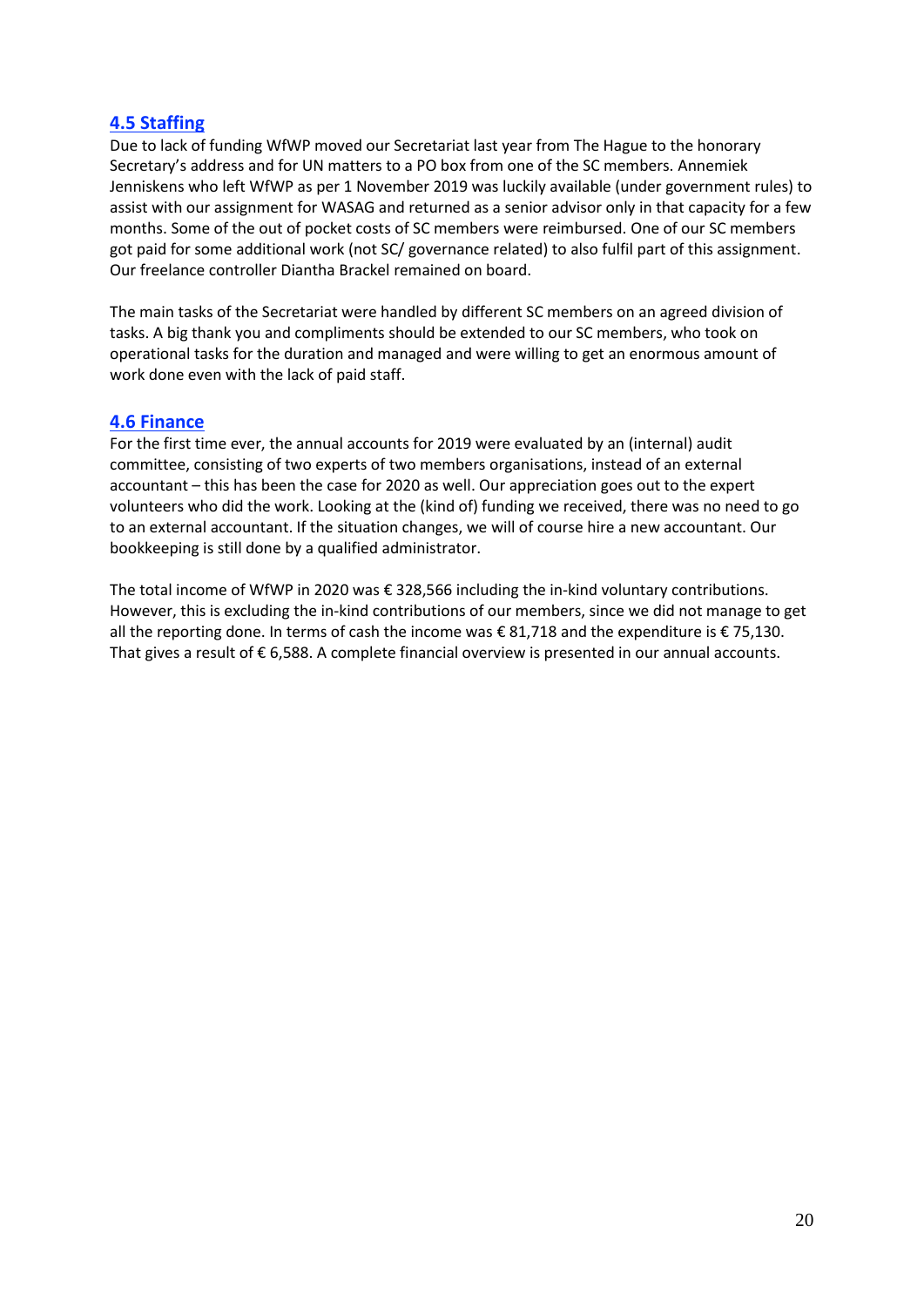## <span id="page-20-0"></span>Appendix A: 2020 Events Participation of WfWP

Numerous meetings were cancelled, moved to 2021 or changed into online events due to the Covid-19 measures. The number of webinars and events WfWP participated in are extensive and the overview below is not completely showing all the work done and participation by WfWP SC and members.

| Event                                                             | period                | venue           |
|-------------------------------------------------------------------|-----------------------|-----------------|
| <b>OECD WGI</b>                                                   | 9-10 Jan.             | Paris           |
| We Wash, Earth Forever                                            | 13-17 Jan.            | <b>Bulgaria</b> |
| <b>UN Water</b>                                                   | 28-29 Jan.            | Rome            |
| 2 <sup>nd</sup> IAC "Dushanbe" intern. Water conference and GEMI/ | 30 Jan.               | Rome            |
| monitoring coordination                                           |                       |                 |
| OECD environment, gender and women empowerment                    | 5-6 March             | Paris           |
| conference                                                        |                       |                 |
| Workshop Women & Water for Change in Communities                  | 6 March               | IHE, Delft      |
| Regional Forum on Sustainable Development, UNECE                  | 19 March              | online          |
| region                                                            |                       |                 |
| <b>WASAG strategy meeting</b>                                     | postponed             |                 |
| Protocol Governance committee Hydropower                          | 31 March              | online          |
| sustainability assessment                                         |                       |                 |
| UNEA/ UNEP committee meetings                                     | April                 | online          |
| <b>WASAG</b> webinar                                              | 12 May, 15.00 hrs.    | Online          |
| WWQA call                                                         | 27 May, 14.00 CET     | Online          |
| "Women and Resilience in the Water Sector", IWRA                  | 27 May, 15.00 CET     | Online          |
| IHE Delft's 6th International Symposium on Knowledge and          | 27-29 May             | online          |
| Capacity Development: From Capacity Development to                |                       |                 |
| Implementation Science.                                           |                       |                 |
| <b>EU Development Days</b>                                        | moved to 15-16 June   | Brussels/       |
|                                                                   | 2021                  | hybrid          |
| "empowering women communities in Asia"                            | June/July             | Sri Lanka       |
| Water Innovation Europe session 3 on the Farm to Fork             | 22 - 24 June; 24 June | Online          |
| strategy: A Water Smart Society to provide healthy food           | 10.00 am session 3    |                 |
| for EU citizens                                                   |                       |                 |
| <b>HLPF</b>                                                       | 7 - 17 July           | Online          |
| workshop UNECE transboundary                                      | 28-29 July            | Geneva          |
| Meeting with Commissioner / vice president European               | 22 July, 11.00 am     | Online          |
| Commission Ms. Suica, (democracy and Demography) -                |                       |                 |
| Cabinet                                                           |                       |                 |
| UNESCO Webinar "COVID-19 Implication on Water                     | 23 July               | Zoom            |
| Management in Megacities"                                         |                       |                 |
| Meeting with EC Commissioner Margrethe Vestager                   | 24 July, 11.00 am.    | Online          |
| Executive Vice-President for Europe Fit for the Digital Age -     |                       |                 |
| cabinet                                                           |                       |                 |
| Stockholm WWW                                                     | 23-27 August; 25      | WWW@home        |
|                                                                   | August, 18.00 hrs.    |                 |
| Stockholm water week: stakeholder platform WWQA                   | 27 August, 11.00 CEST | www@home        |